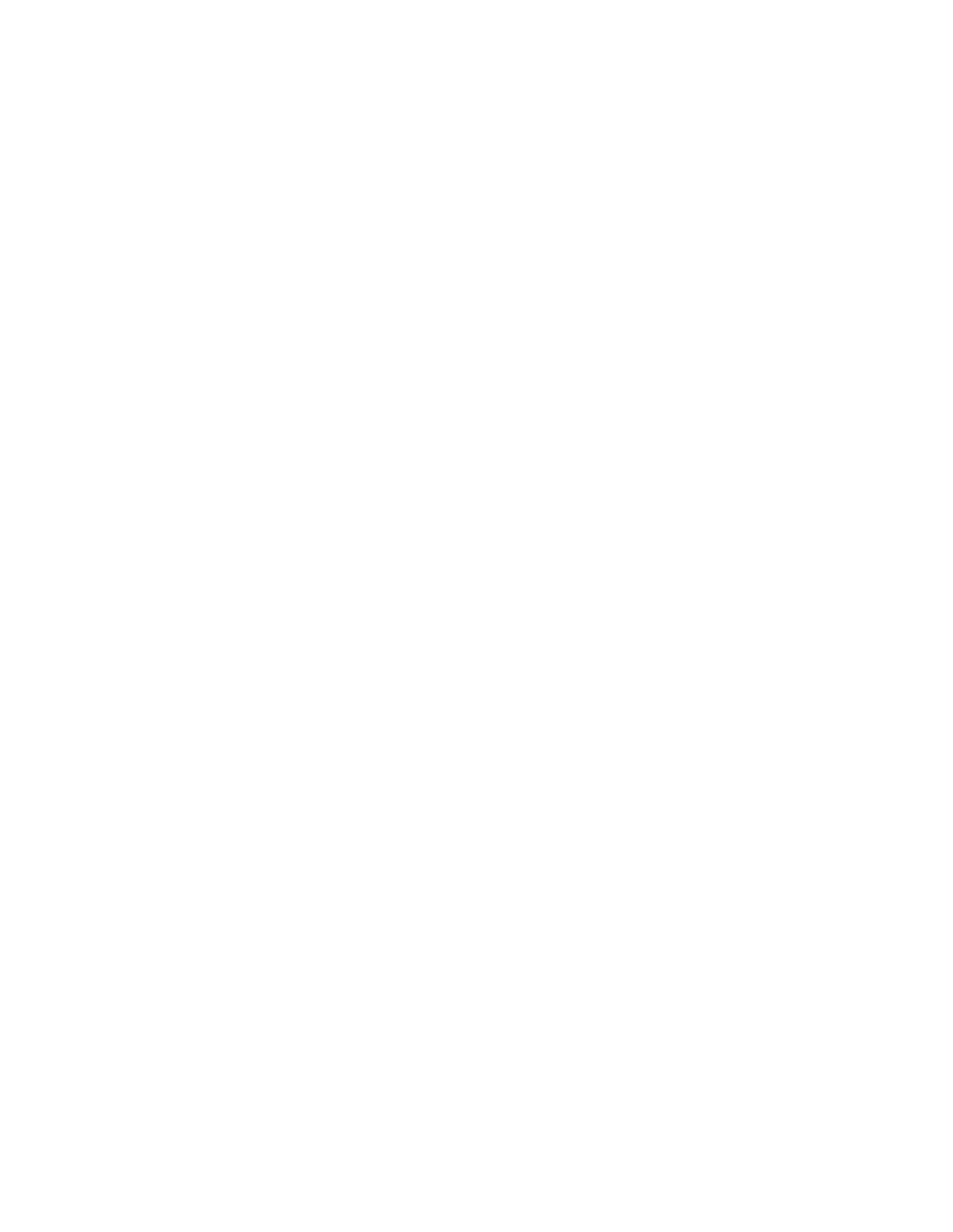

*The Minnesota Housing Finance Agency does not discriminate on the basis of race, color, creed, national origin, sex, religion, marital status, status with regard to public assistance, disability, familial status, gender identity, or sexual orientation in the provision of services.*

*An equal opportunity employer.*

*This information will be made available in alternative format upon request.*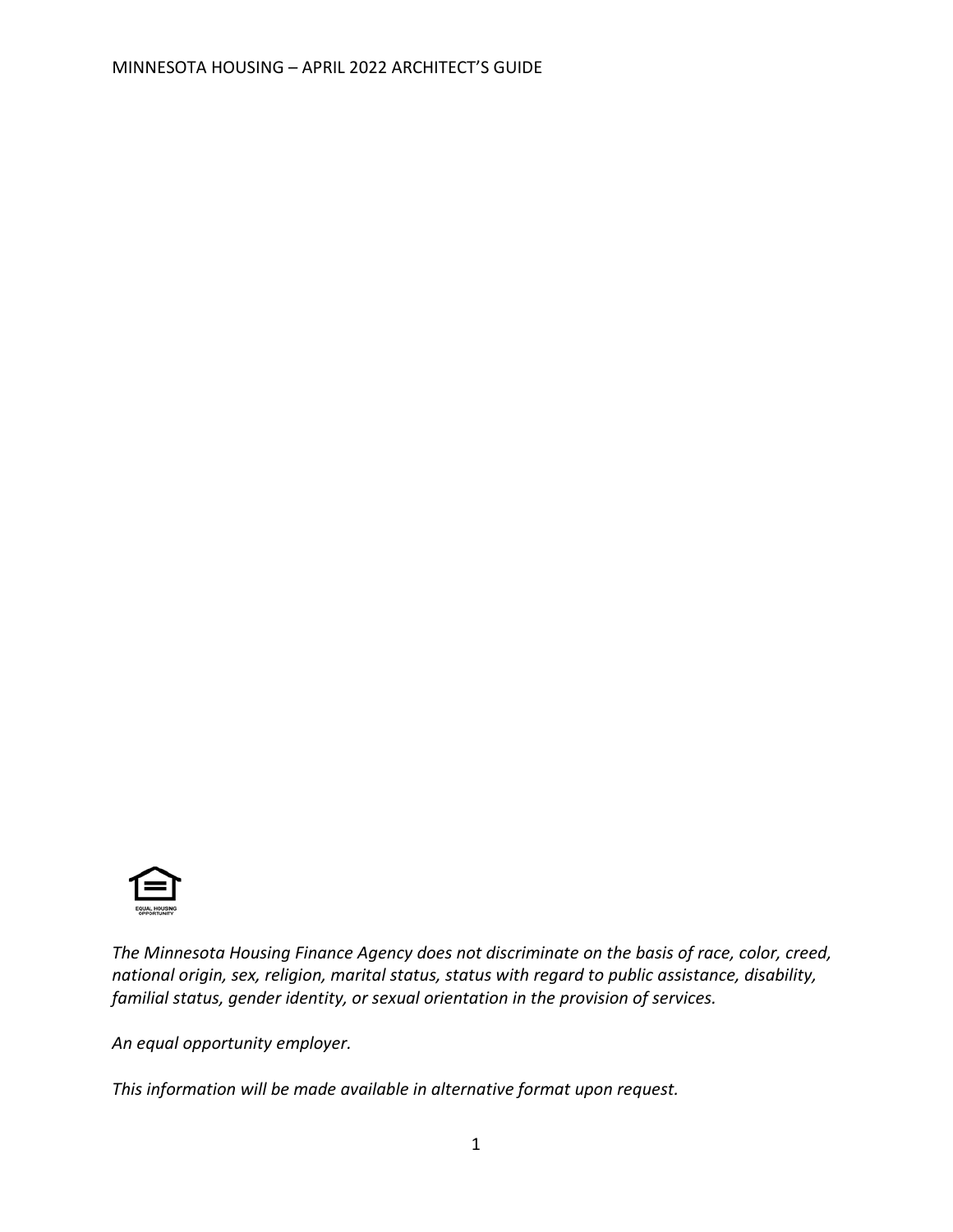# **Table of Contents**

| 2.01  |               |  |
|-------|---------------|--|
| 2.02  |               |  |
|       |               |  |
| 3.01  |               |  |
| 3.02  |               |  |
|       |               |  |
|       |               |  |
| 5.01  |               |  |
| 5.02  |               |  |
|       |               |  |
|       |               |  |
| 7.01  |               |  |
| 7.02  |               |  |
|       |               |  |
| 8.01  |               |  |
| 8.02  |               |  |
|       |               |  |
| 9.01  |               |  |
| 9.02  |               |  |
|       |               |  |
| 10.01 |               |  |
| 10.02 |               |  |
| 10.03 |               |  |
|       |               |  |
|       | 11.01 Purpose |  |
| 11.02 |               |  |
|       |               |  |
| 12.01 |               |  |
| 12.02 |               |  |
| 12.03 |               |  |
|       |               |  |
| 13.01 |               |  |
| 13.02 |               |  |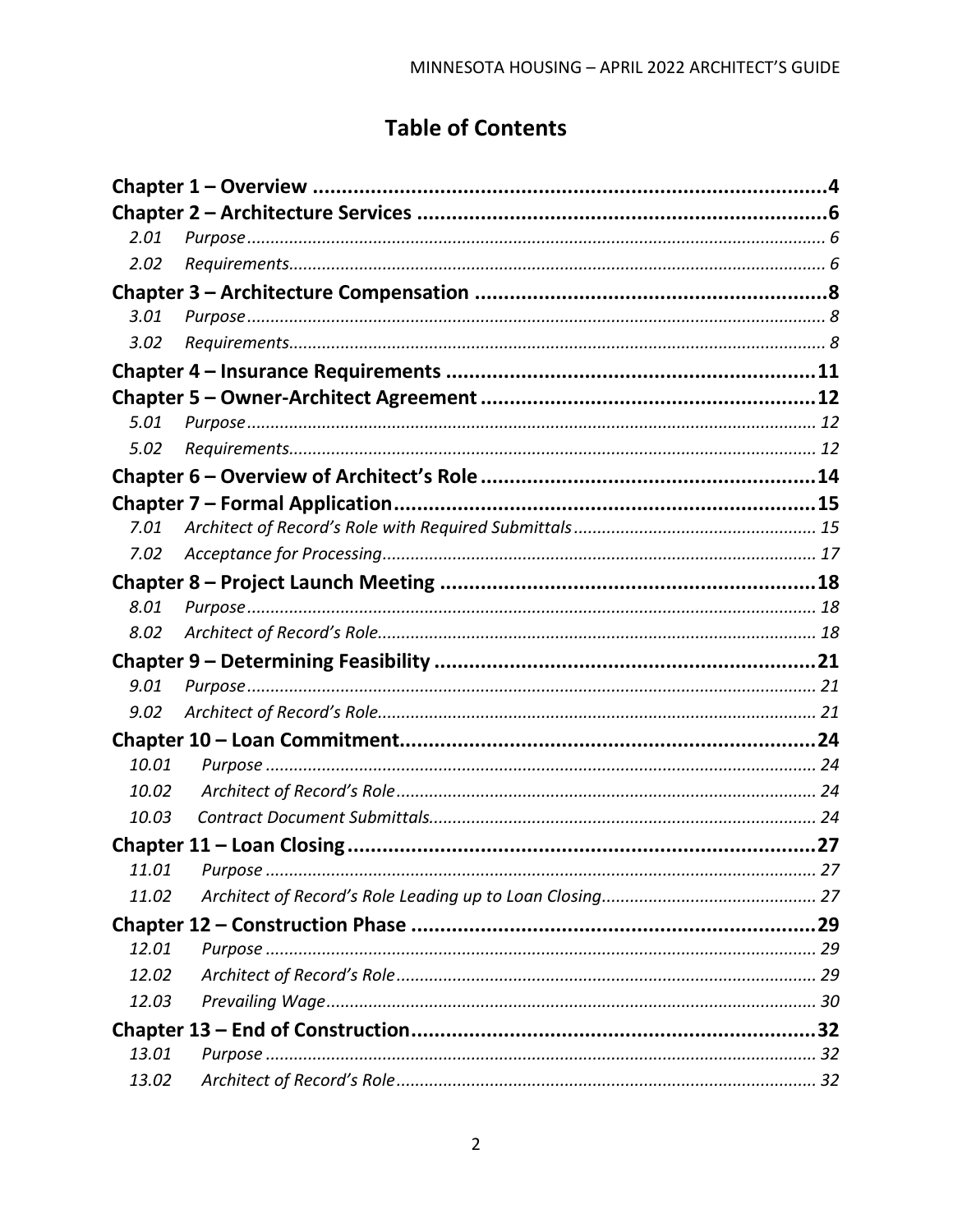| 14.01 |                                                                            |  |
|-------|----------------------------------------------------------------------------|--|
|       |                                                                            |  |
|       |                                                                            |  |
|       | Chapter 16 – Fraud, Misuse of Funds, Conflict of Interest, Suspension, and |  |
|       |                                                                            |  |
| 16.01 |                                                                            |  |
| 16.02 |                                                                            |  |
| 16.03 |                                                                            |  |
| 16.04 |                                                                            |  |
| 16.05 |                                                                            |  |

**NOTE:** Many of the Minnesota Housing forms referenced in this document are in the list o[f Post](https://www.mnhousing.gov/sites/multifamily/postselection/developers)  [Selection Materials for Owners and Developers](https://www.mnhousing.gov/sites/multifamily/postselection/developers) and can be found on Minnesota Housing's website at [www.mnhousing.gov.](https://www.mnhousing.gov/sites/np/home)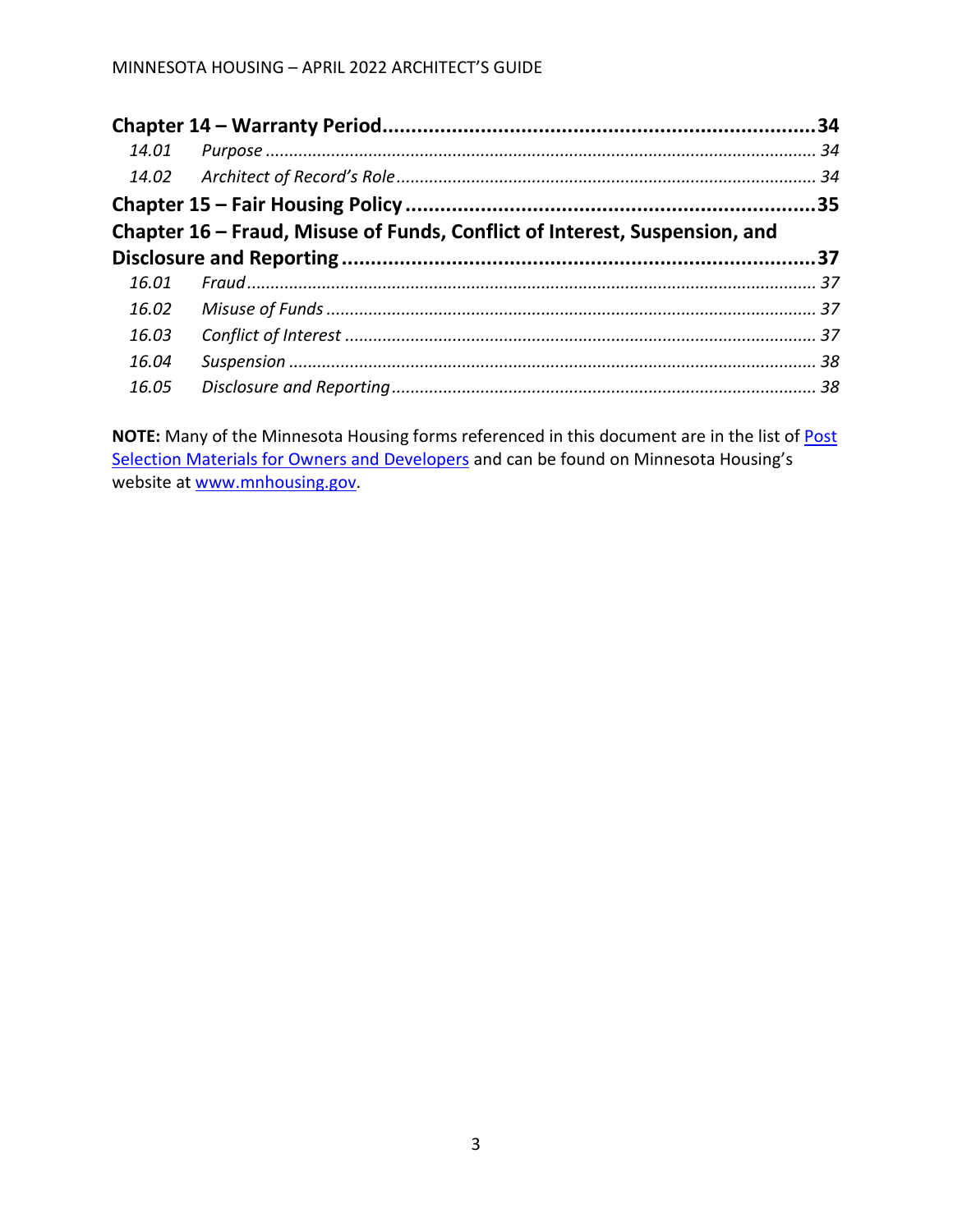## <span id="page-5-0"></span>**Chapter 1 – Overview**

Site improvements receiving Minnesota Housing Finance Agency (Minnesota Housing funding often require architecture services. The Architect's Guide provides assistance to architects and owners in understanding when architecture services are required and outlines the role architects have in the Minnesota Housing development process.

#### **Definitions:**

- **Architect of Record**: The professional entity contracted with the owner/applicant/developer/borrower to provide architecture services. It is also the entity responsible for signing (sealing) documents per Minnesota State Statutes.
- **Qualified Rehab Specialist**: Is a non-licensed professional (or entity) with at least five years of experience providing physical needs assessments and preparing project work scopes for multifamily housing rehab projects.
- **Owner**: Also referred to as applicant/developer/borrower and is considered to be the same entity for the purpose of reference in this guide. The owner represents the party with whom the architect of record enters a contract.

The Minnesota Housing development process generally follows that adopted by the American Institute of Architects (AIA) set forth in the *AIA Architect's Handbook of Professional Practice*. The development process consists of the following phases:

- 1. Formal Application
- 2. Selection
- 3. Project Launch Meeting
- 4. Determining Feasibility
- 5. Loan Commitment
- 6. Loan Closing
- 7. Construction Phase
- 8. End of Construction
- 9. Warranty Period

Factors that may have an impact on the development process include:

- 1. Minnesota Housing construction loan vs. end loan
- 2. Minnesota Housing acting as non-lead lender vs. lead-lender

In addition, this guide contains information regarding compensation for professional services and describes requirements associated with architecture services, professional liability insurance and the Owner-Architect Agreement.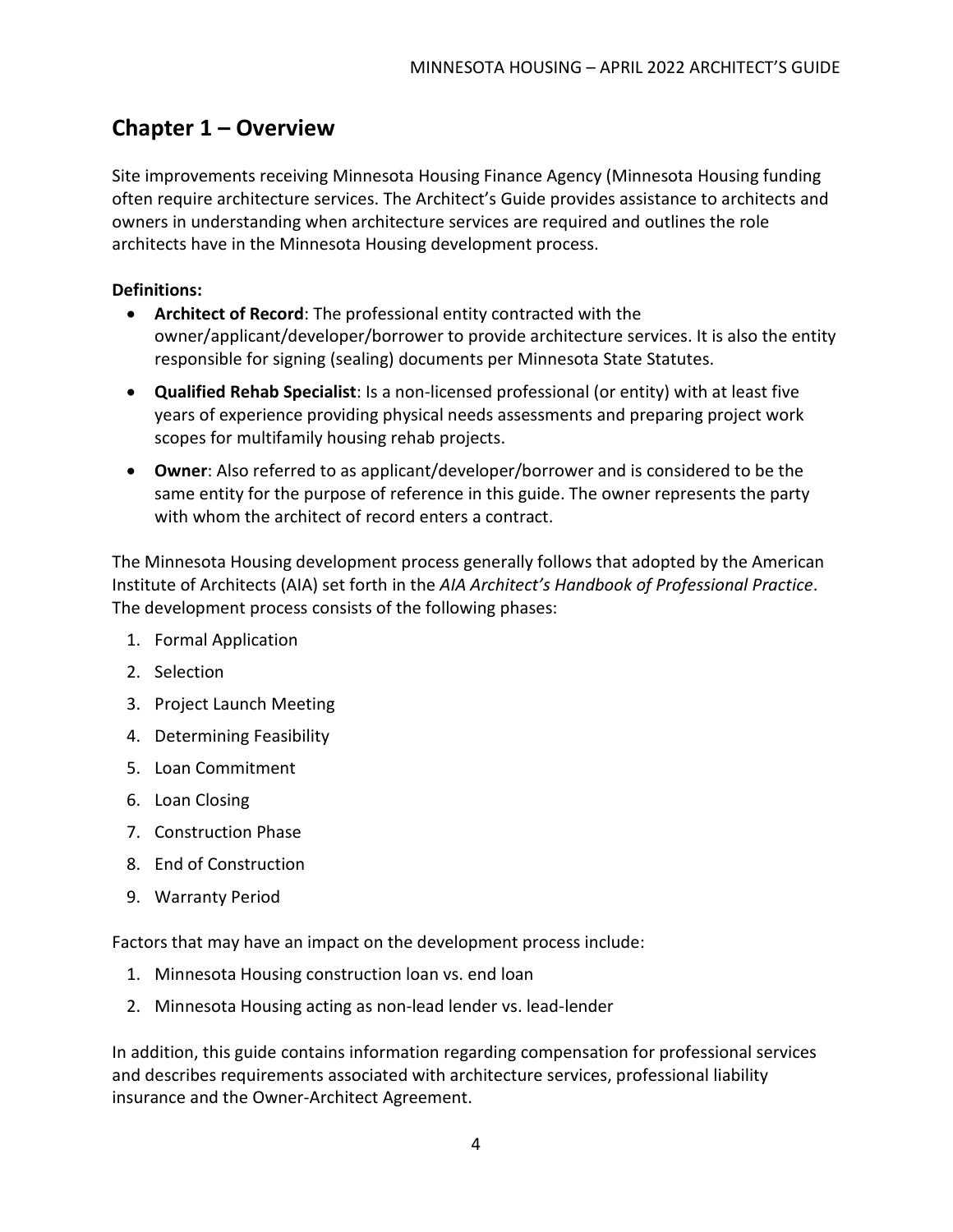If architecture services are required to complete proposed site improvements, the architect of record and owner must become familiar with all the information contained and/or referenced in this guide prior to submitting a formal request for funding application or executing an Owner-Architect Agreement.

Any submittals sent or delivered to Minnesota Housing must be accompanied with a transmittal letter indicating name of development, date, enclosed materials and action requested. All submittals must be sent to the attention of the Minnesota Housing's housing development officer (HDO) and/or processing agent assigned to the development.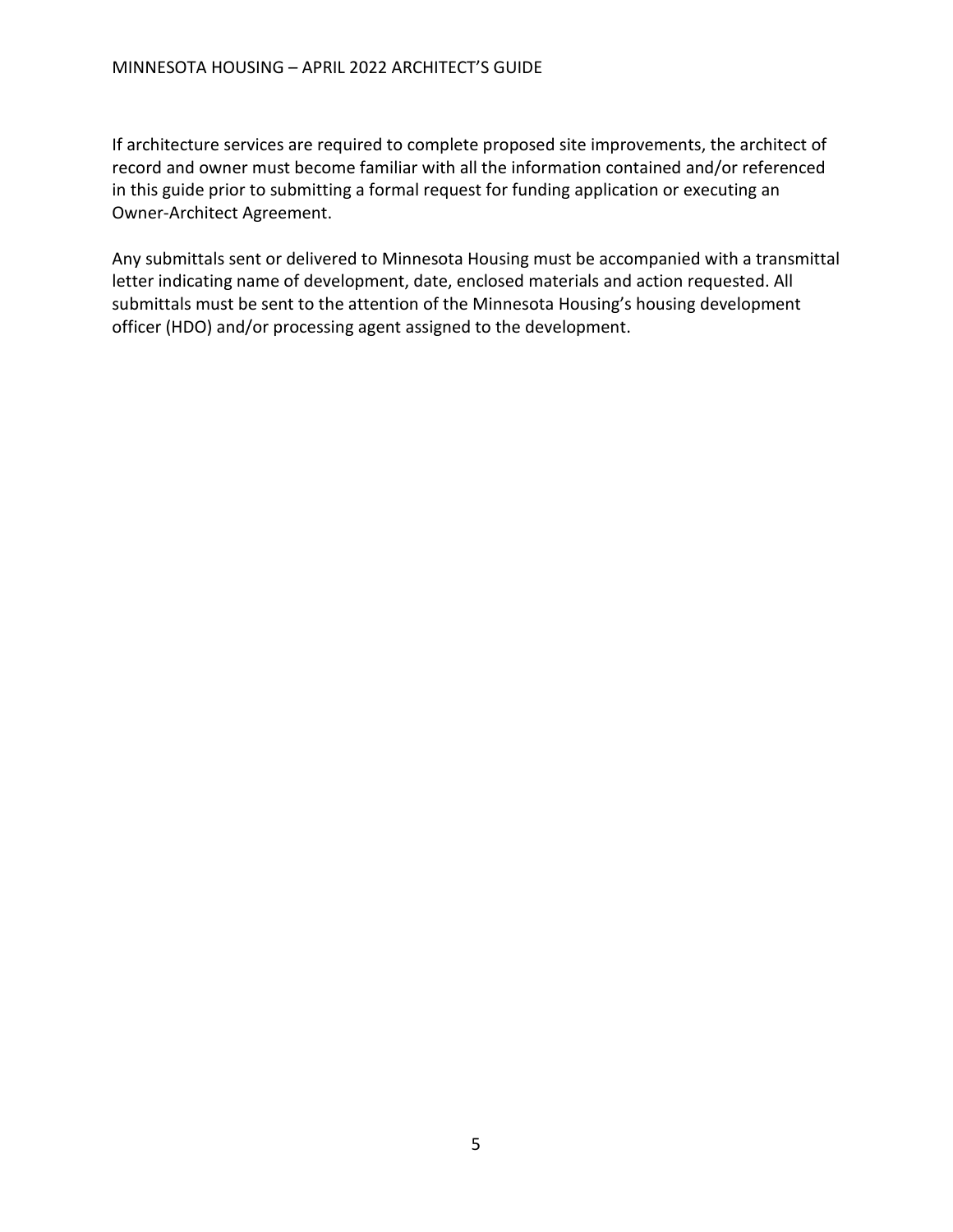# <span id="page-7-0"></span>**Chapter 2 – Architecture Services**

Identifying architecture services essential to the success of the project should be an early task in the development process. Most projects will require a set of basic services typically provided by architects. These include preliminary design (concept/schematic design), design development, preparation of construction contract documents, assistance in the bidding or negotiation process, construction phase administration of the agreement between the owner and contractor, and post construction evaluation. Basic services are mortgageable expenses.

#### <span id="page-7-1"></span>**2.01 Purpose**

The purpose is to capture and convey the complex expectations, relationships, responsibilities, and rules that tie together the parties when designing and constructing.

#### <span id="page-7-2"></span>**2.02 Requirements**

- 1. Minnesota Housing requires the owner to hire an architect and/or professional engineer to provide professional services if any of the following conditions apply:
	- a. Required by Minnesota statutes
	- b. New construction
	- c. Rehabilitation where the scope of work involves any of the following, unless otherwise waived by Minnesota Housing:
		- i. Changes to load-bearing walls
		- ii. Conversions (change of use/occupancy)
		- iii. Reconfigurations
		- iv. Adaptive reuse of vacant buildings
		- v. Siding replacement (>7 dwelling units)
		- vi. Roof replacement (>10,000 sq. ft. of roofing area)
		- vii. Determined necessary by Minnesota Housing
- 2. If architecture services are required, they must include basic services as listed above. If additional design consultants (civil, structural, mechanical, electrical, or where appropriate, a landscape architect) are needed to perform architecture services in order to complete the project, these consultants must act as sub-consultants to the architect of record. The architect of record must be responsible to the developer for all their professional services.
- 3. All professional services listed above must be performed by professionals registered in Minnesota in their respective fields, and they must be independent of the owner and contractor(s) engaged in the development unless rehabilitation is limited to simply replacing worn components/ equipment with similar new components/equipment. No design-build unless Minnesota Housing has given prior approval.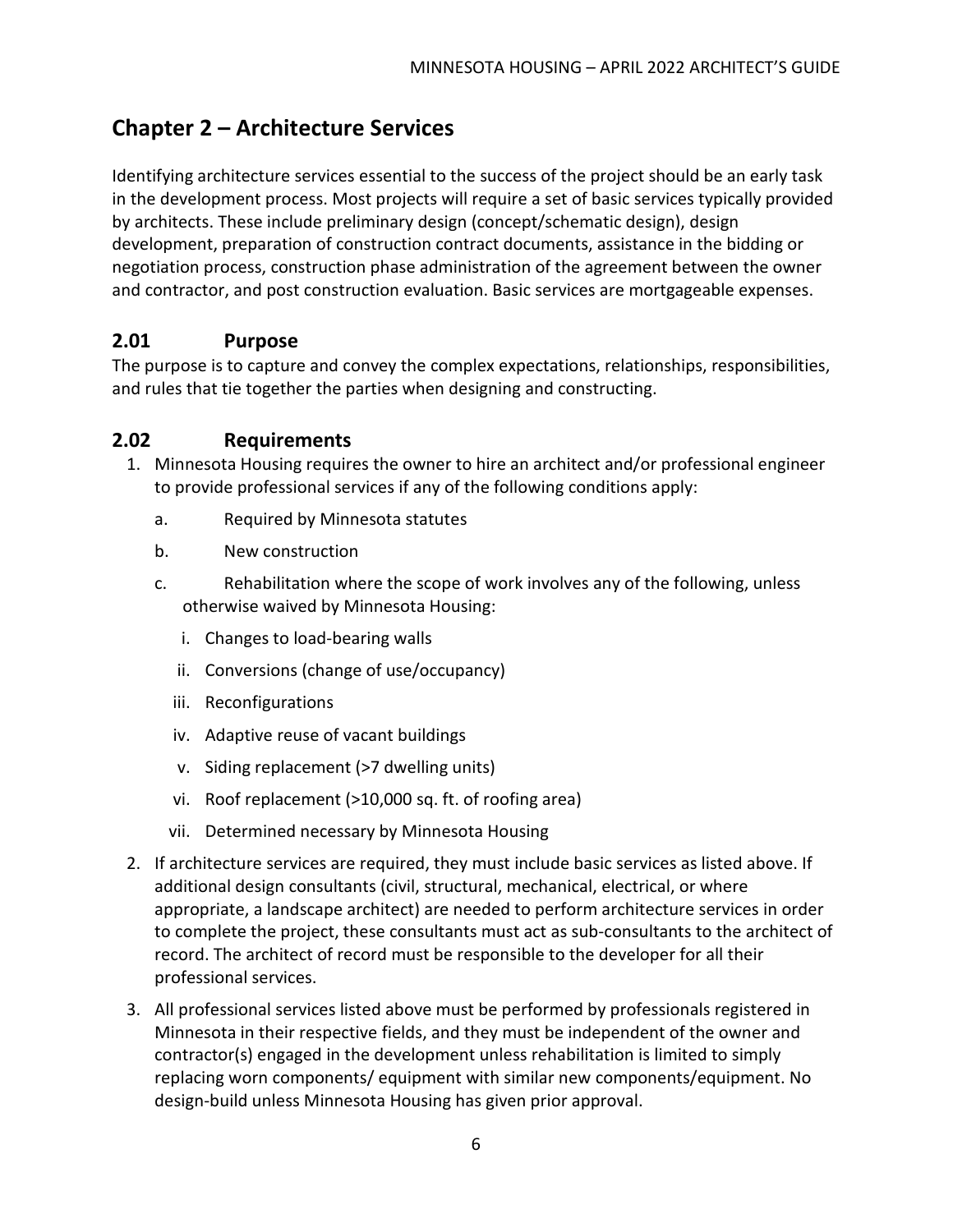- 4. If the owner desires additional services beyond the basic services, the owner must consult with Minnesota Housing to determine whether or not they will be considered as mortgageable expenses.
- 5. If an architect and/or professional engineer is/are not required per item one listed above, the services of a qualified rehab specialist may be required to perform the duties noted in this Architect's Guide.
- 6. Identity of Interest
	- a. When there is an identity of interest between owner/developer/borrower (owner) and architect and/or general contractor and architect, Minnesota Housing will require the owner to commission a third-party architect to observe construction administration. The third-party architect must attend regular draw meetings, review change orders (not sign) for cost reasonableness, attend all punch list inspections, and make sure all deficiencies are noted on the punch list.
	- b. When there is an identity of interest between the architect and owner/developer/borrower or architect and general contractor, the architect must indicate as such on a current Minnesota Housing Qualifications of Architect form.
	- c. An identity of interest exists when:
		- i. There is any financial interest of the architect in the owner/developer/borrower or in the general contractor or any financial interest of the owner/developer/borrower or general contractor in the Architect.
		- ii. Any officer, director, or stockholder or partner of the architect is also an officer, director, or stockholder or partner of the owner/developer/borrower of contractor.
		- iii. Any officer, director, stockholder, or partner of the architect has any financial interest in the owner/developer/borrower or general contractor; or any officer, director, stockholder, or partner of the owner/developer/borrower or general contractor has any financial interest in the architect.
		- iv. The architect advances any funds to the owner/developer/borrower or general contractor.
		- v. The architect takes stock or any interest in the owner/developer/borrower or general contractor entity as consideration of payment.
		- vi. Any relationship (e.g. family) existing that would give the architect, owner/developer/ borrower, or contractor, control or influence over the price of the contract or the price paid to the subcontractor, material supplier or lessor of equipment.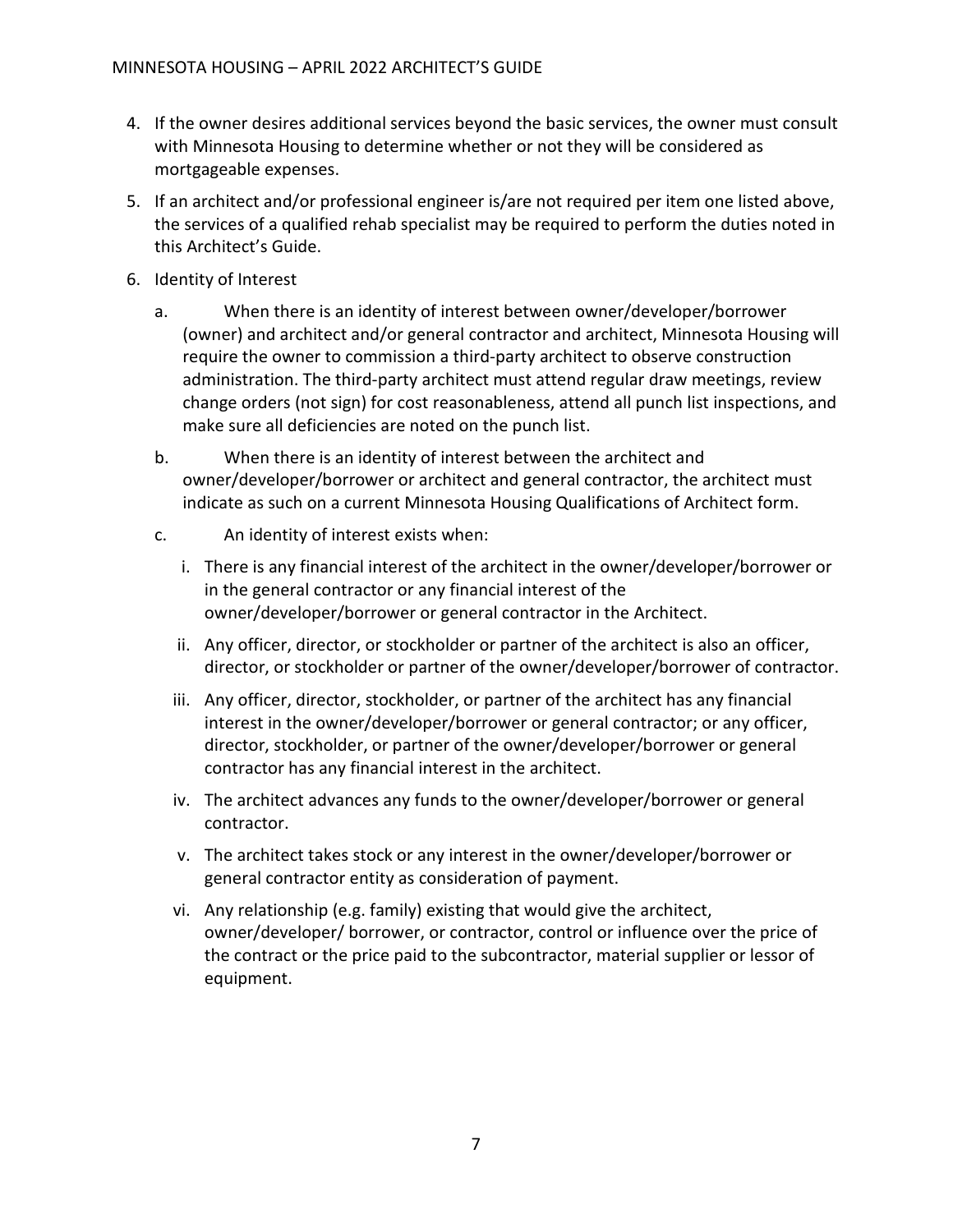# <span id="page-9-0"></span>**Chapter 3 – Architecture Compensation**

At time of funding selection, Minnesota Housing must determine if proposed architectural/engineering services and fees are reasonable for the proposed project scope and whether or not they are comparable to similar developments. To determine if proposed fees are reasonable, Minnesota Housing has developed a compensation schedule (Table 3.02 A&E Percentage Rate Fee Schedule) for new construction projects applicable to townhouses and/or apartment buildings (with three or fewer stories, without underground parking, and with limited common space) used for general occupancy rental housing.

Minnesota Housing realizes the importance of architects receiving adequate compensation for professional services. In addition, Minnesota Housing realizes not every project is the same and that there are often projects types that are inherently complicated and characterized by uncertainties. Therefore, the compensation schedule **is not** intended to be used for projects involving buildings more than three stories, rehabilitation, adaptive reuse, conversions or projects with a mix of building types and/or building with multiple uses. Architectural fees for these types of projects **must be negotiated between the architect of record and the owner** and then approved by Minnesota Housing prior to executing the Owner-Architect Agreement.

## <span id="page-9-1"></span>**3.01 Purpose**

The purpose is to provide reasonable compensation to architects performing professional services so they have the means to deliver the appropriate level of service.

## <span id="page-9-2"></span>**3.02 Requirements**

- 1. The architecture compensation must be a stipulated sum (fixed fee). All reference to the percentage rate is for the purpose of establishing the fixed amount.
- 2. To determine total architecture and engineering (A&E) fee reasonableness based upon construction costs, the following (Table 3.02) Total A&E Percentage Rate Fee Schedule must apply to **new construction projects** as described above:

**Table 3.02: Total A&E Percentage Rate Fee Schedule (for projects meeting the definition above)**

| <b>Construction Cost</b> | <b>Maximum Total % Fee</b> | Design % | <b>Const. Admin %</b> |
|--------------------------|----------------------------|----------|-----------------------|
| \$300,000                | 8.700                      | 6.175    | 2.525                 |
| \$500,000                | 8.000                      | 6.000    | 2.000                 |
| \$1,000,000              | 6.700                      | 5.025    | 1.675                 |
| \$2,000,000              | 6.000                      | 4.500    | 1.500                 |
| \$3,000,000              | 5.300                      | 3.975    | 1.325                 |
| \$4,000,000              | 4.700                      | 3.525    | 1.175                 |
| \$5,000,000              | 4.300                      | 3.225    | 1.075                 |
| \$6,000,000              | 3.900                      | 2.925    | 0.975                 |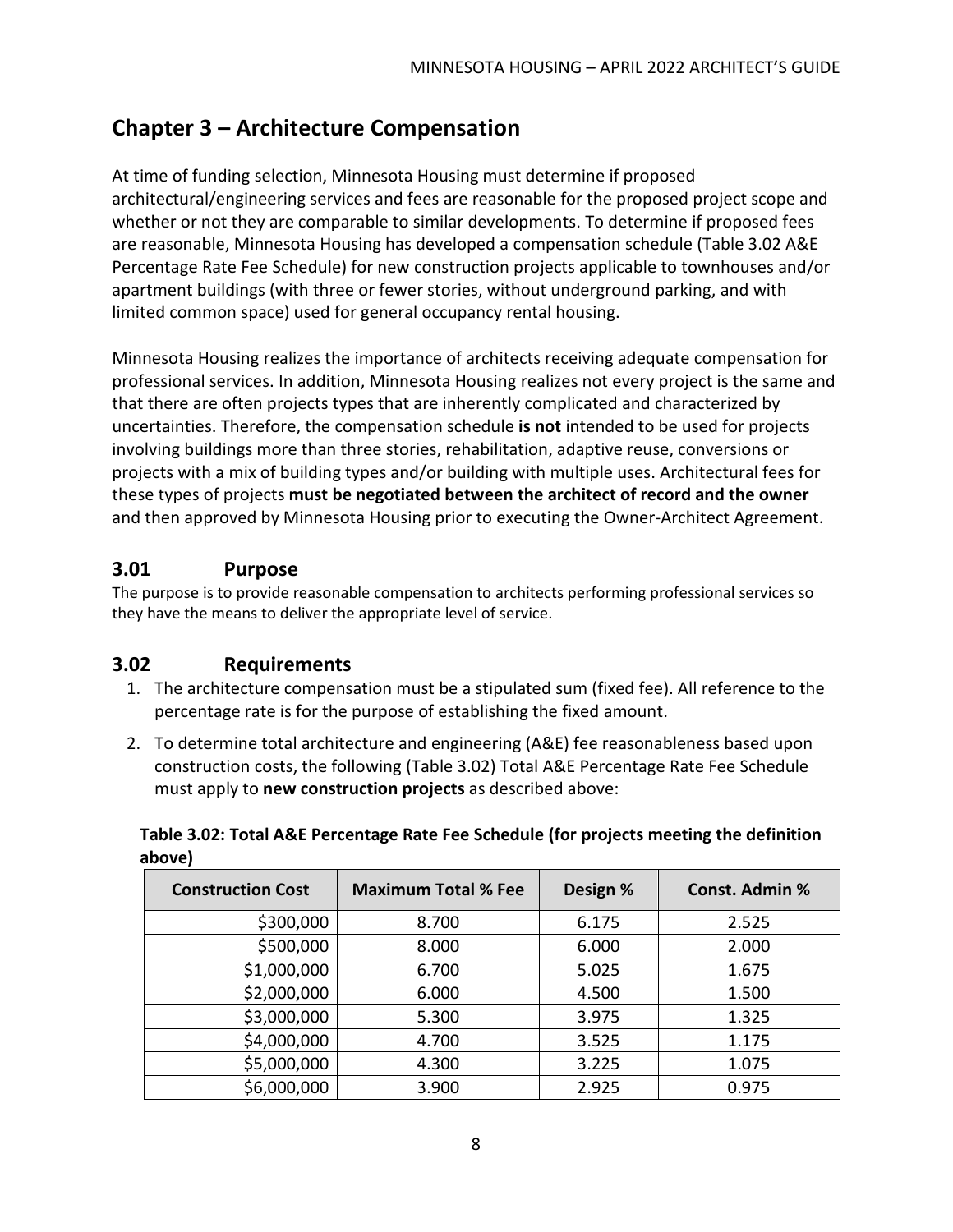| <b>Construction Cost</b>   | <b>Maximum Total % Fee</b> | Design % | <b>Const. Admin %</b> |
|----------------------------|----------------------------|----------|-----------------------|
| \$7,000,000                | 3.600                      | 2.700    | 0.900                 |
| \$8,000,000                | 3.300                      | 2.475    | 0.825                 |
| \$9,000,000                | 3.100                      | 2.325    | 0.775                 |
| \$10,000,000               | 2.900                      | 2.175    | 0.725                 |
| $\frac{1}{2}$ \$12,000,000 | 2.800                      | 2.100    | 0.700                 |

- 3. Total A&E Percentage Rate Fee Schedule:
	- a. Design phase must include all pre-development services, schematic design, design development, contract documents (plans and specs), and bidding/negotiation. The design phase must be no more than 75% of the total A&E fee.
	- b. Construction administration phase must include construction administration and construction close-out. The construction administration phase must be at least 25% of the total A&E fee.
	- c. Maximum allowances for design and construction administration are calculated on a gross construction cost. Gross construction cost **does not** include bond fees, permit fees, or construction contingency.

Fee calculation **does not** include reasonable allowances for reimbursable expenses like bid documents reproduction or travel.

- d. Total A&E fee calculation includes all phases, all architect of record services, and all consultants such as design architect, civil engineering, landscape architect, structural engineering, mechanical/plumbing engineering and electrical engineering.
- e. The cost of third-party energy modeling and energy raters must not be included in this basic architect's fee. Additional consultant fees for energy modeling/raters must be itemized separately if included in the Owner-Architect Agreement.
- f. If the construction cost is between construction cost thresholds, the cost should be rounded up or down accordingly to determine fee percentage.
	- i. Example, if the construction cost is \$8,499,000, the fee percentage would 3.3% (based upon an \$8,000,000 construction cost).
	- ii. Example, if the construction cost is \$8,500,000, the fee percentage would be 3.1% (based upon a \$9,000,000 construction cost).
- g. The **actual fee percentage must be negotiated** between the owner and architect of record and is subject to approval by Minnesota Housing.

The fee allowance for the design phase (maximum 75%) is normally available at time of loan closing upon completion and Minnesota Housing approval of final contract documents. Any budgeted reimbursable expenses incurred to date may also be drawn down at this time.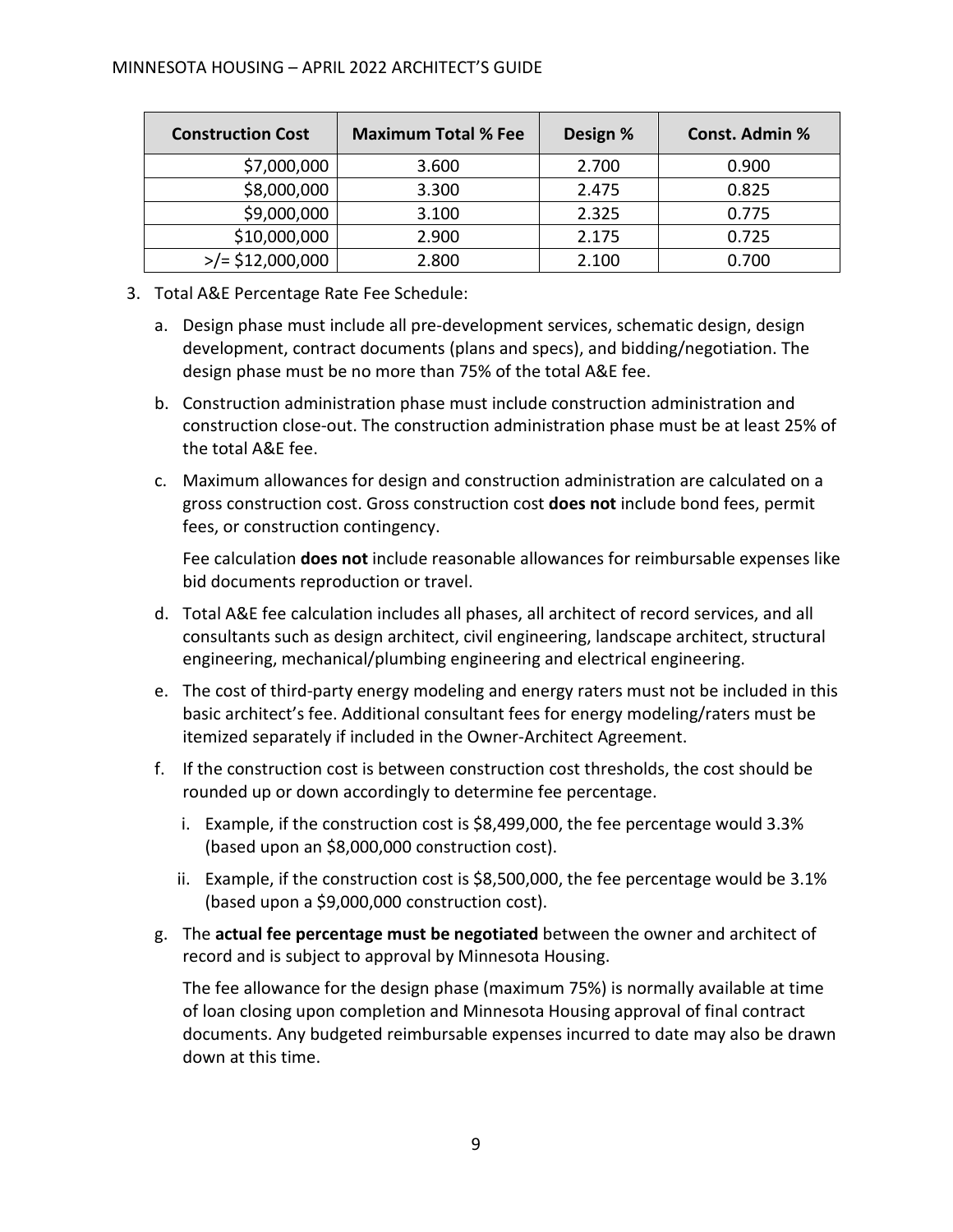- h. The fee allowance for construction administration (no less than 25%) is provided in monthly payments at a rate equal to completion of the work plus any budgeted reimbursable expenses incurred to date. Architect and engineering fees must be submitted during the regular monthly construction pay draw schedule. Final payment for architect and engineering fees will be withheld until final payment to the contractor or satisfaction that the professional services are 100% complete.
- 4. Additional compensation after a Minnesota Housing approved executed Owner-Architect Agreement is not allowed without preapproval by Minnesota Housing. Additional compensation is not allowed due to construction cost escalation. Additional compensation may only be considered if the architect's scope of work changes due to extra services, extra time, extra sub-consultant fees, or other approved additional costs. If approved, additional fees must be included via an amendment to the agreement.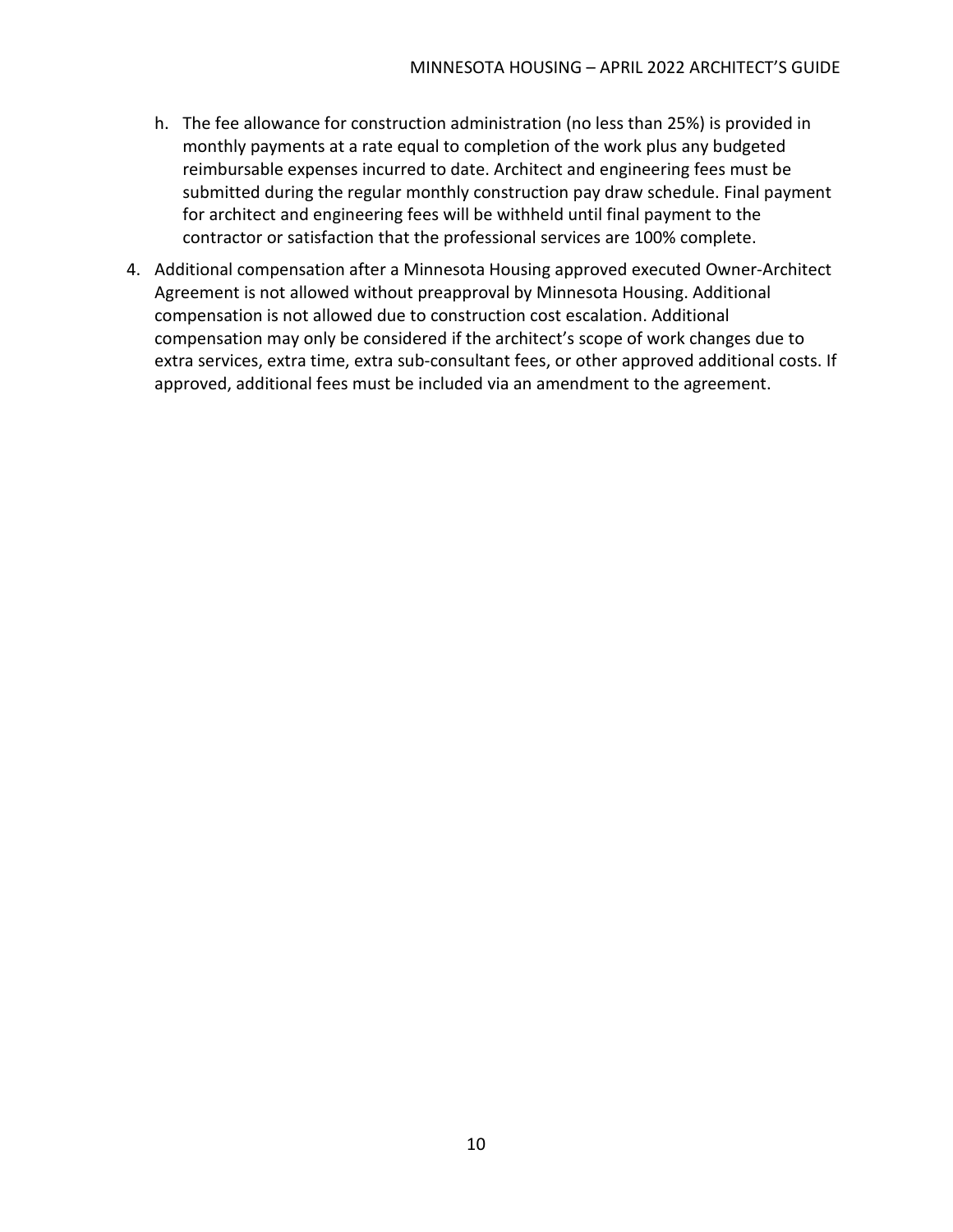# <span id="page-12-0"></span>**Chapter 4 – Insurance Requirements**

Visit [Insurance Requirements](https://www.mnhousing.gov/get/MHFA_005964) on Minnesota Housing's website.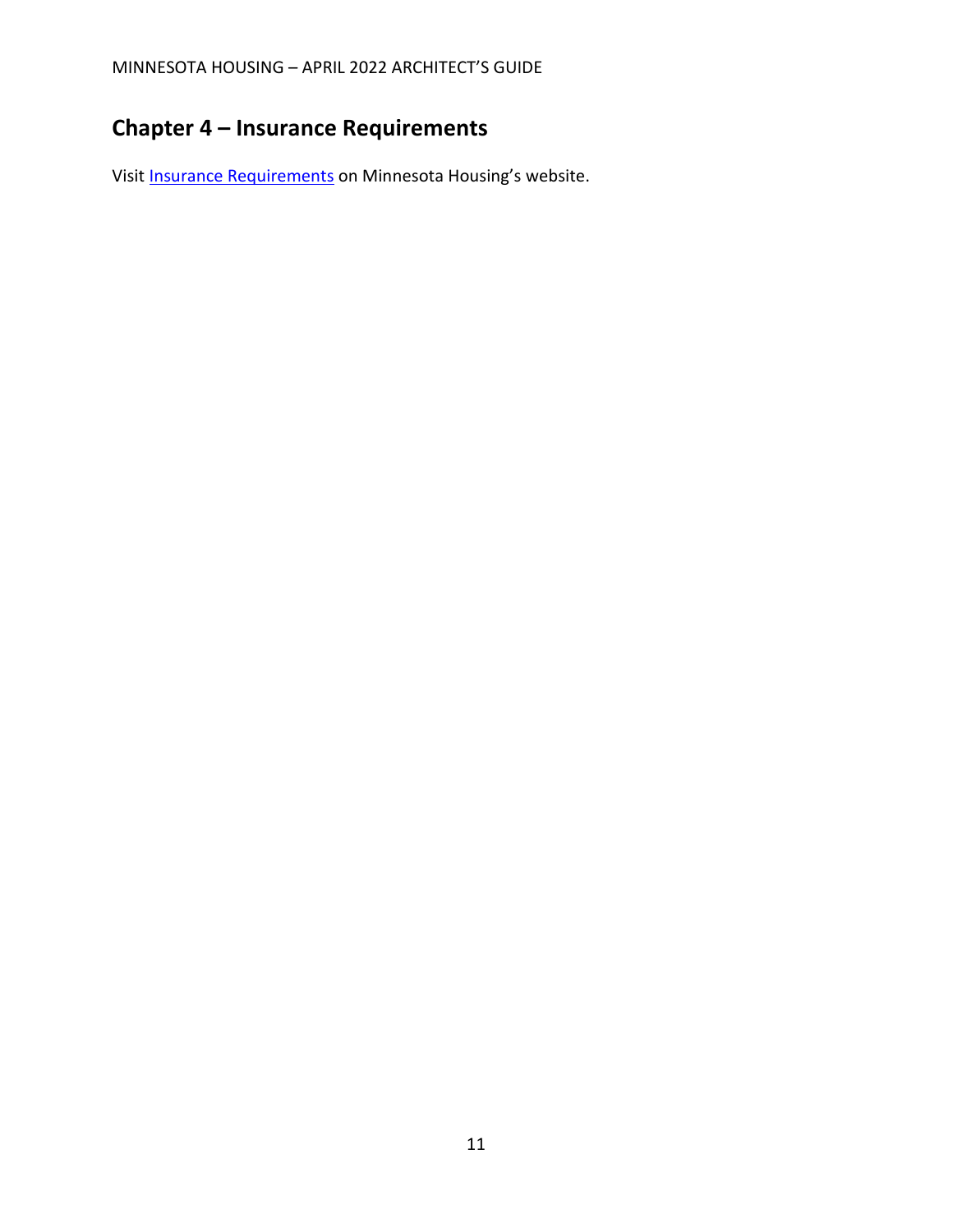## <span id="page-13-0"></span>**Chapter 5 – Owner-Architect Agreement**

Once the owner, architect of record, and Minnesota Housing agree upon the architecture services and associated fees to complete the entire project, an agreement is normally executed between the owner and architect.

#### <span id="page-13-1"></span>**5.01 Purpose**

The Owner-Architect Agreement must reflect the goals and needs of the owner and architect of record. It identifies or describes initial information, responsibilities of the parties, terms and conditions, scope of services, special conditions, and compensation.

#### <span id="page-13-2"></span>**5.02 Requirements**

- 1. The Owner-Architect Agreement may be one of the following standard forms of agreement published by the American Institute of Architects (AIA):
	- a. AIA Document B101-2017 Owner-Architect Agreement
	- b. AIA Document B102-2017 and B201-2017, Owner-Architect Agreement
	- c. AIA Document B103-2017, Owner-Architect Agreement
	- d. AIA Document B108-2009, Standard Form of Agreement Between Owner-Architect for a Federally Funded or Federally Insured Project
	- e. AIA Document B109-2010 Owner-Architect Agreement for a Multi-family Residential or Mixed-Use Residential Project
	- f. Another industry standard form of agreement approved by Minnesota Housing
	- g. Regardless of which form of agreement is used, the following conditions must be met:
		- i. Compliance with Minnesota Housing's Sustainable Housing Standards as identified in Chapter 8 of the Rental Housing Design/Construction Standards must be included in the Basic Services.
		- ii. Civil Engineering must be included as a consultant retained under the Architect's Basic Services. The AIA Document A201- 2007 or 2017 General Conditions of the Contract for Construction must accompany the Owner-Architect Agreement. This may be done by reference. Any modifications or extension of the general conditions must be via supplementary conditions.
- 2. The architect of record must be required to provide basic services and maintain full responsibility for work performed by all professional design consultants, unless otherwise approved by Minnesota Housing. Refer to Architecture Services within this Architect's Guide for additional requirements regarding architecture services.
- 3. The Owner-Architect Agreement must include all pre-development services and any other known professional services expected to be paid out of project proceeds.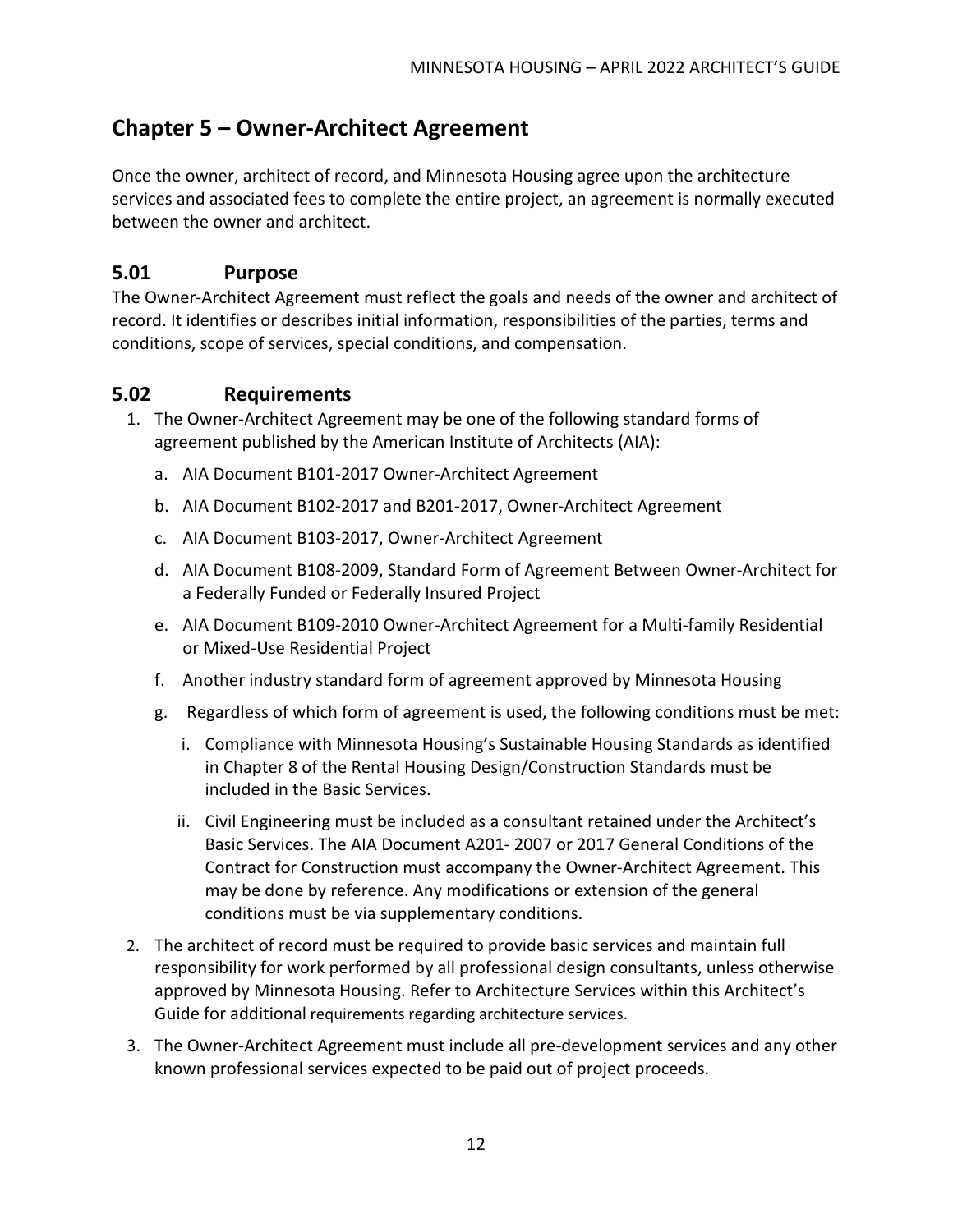- 4. The Owner-Architect Agreement must stipulate a basis for compensation and comply with Minnesota Housing architecture compensation requirements.
- 5. Any optional provisions that may be appropriate to adapt the standard agreement must be conducted through amendment and receive Minnesota Housing approval prior to executing.
- 6. Prior to executing the Owner-Architect Agreement, a draft copy of the agreement must be forwarded to Minnesota Housing for review and approval.
- 7. If the project is federally funded, the Owner-Architect Agreement may be subject to [Section 3](https://www.mnhousing.gov/get/MHFA_012427) and Black, Indigenous, and People of Color-owned [Business Enterprise/Women](https://www.mnhousing.gov/get/MHFA_1040662)owned [Business Enterprise](https://www.mnhousing.gov/get/MHFA_1040662) (BIPOCBE/WBE)[1](#page-14-0).
- 8. If Minnesota Housing is the lead lender and loan proceeds will be used as a construction loan, the architect of record must familiarize him or herself with the Minnesota Housing Assignment of Architect's Contract. This document must be executed at, or prior to, loan closing.
- 9. Indemnification Clauses and Limit of Liability Clauses are not allowed.

<span id="page-14-0"></span><sup>1</sup> BIPOCBE/WBE is also known as Minority-owned Business Enterprise and Women-owned Business Enterprise (MBE/WBE).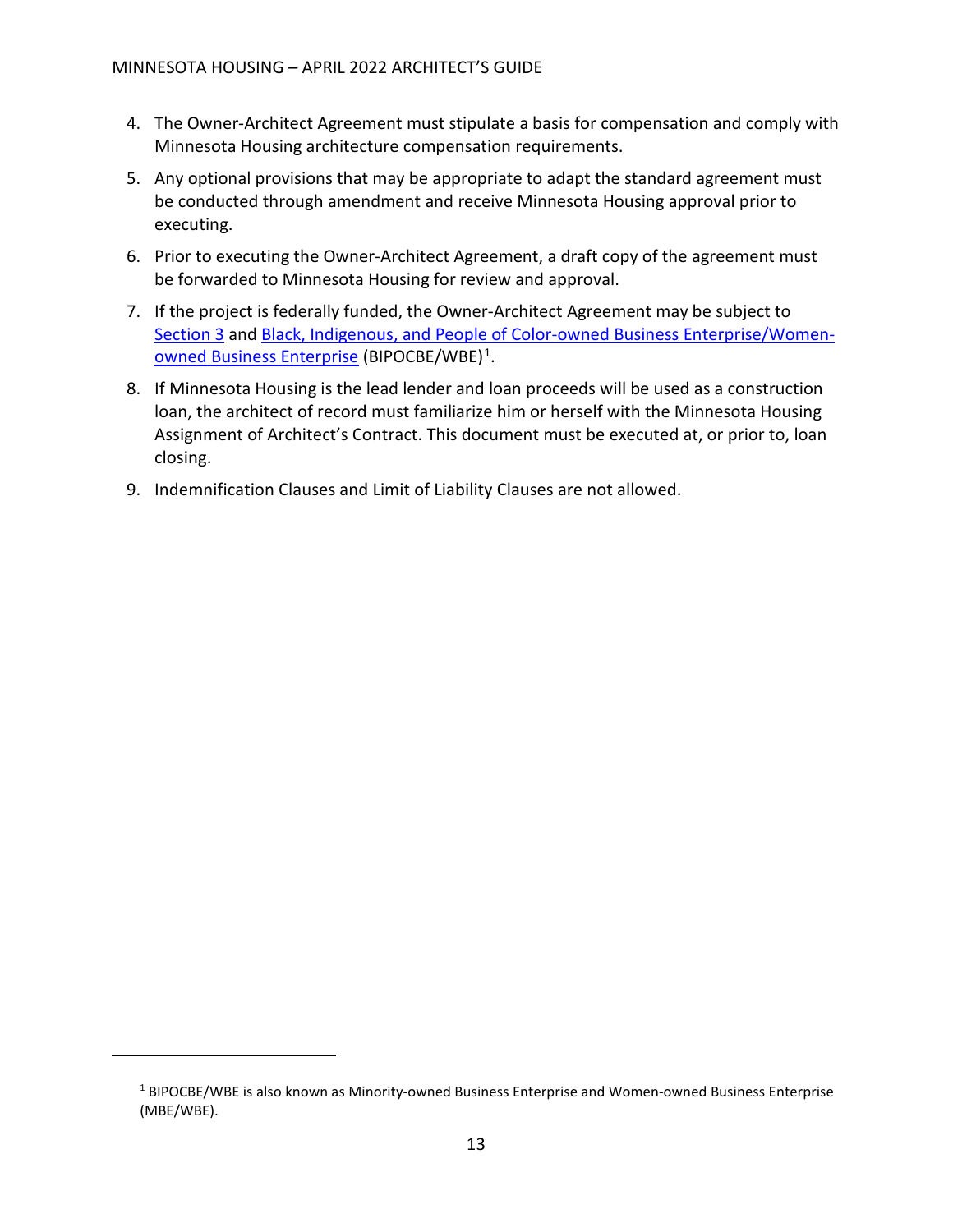# <span id="page-15-0"></span>**Chapter 6 – Overview of Architect's Role**

The Architect's Guide provides assistance to owners and architects of record in understanding the architect of record's role in the Minnesota Housing development process. In general, the development process follows that adopted by the American Institute of Architects (AIA) set forth in the *AIA Architect's Handbook of Professional Practice* including the schematic design phase, design development phase, and construction phase. Each of these phases relates to a broader phase within the Minnesota Housing development process.

The Minnesota Housing development process is divided into the following stages (chapters):

- 1. Formal Application Chapter 7
- 2. Project Launch Meeting Chapter 8
- 3. Determining Feasibility Chapter 9
- 4. Loan Commitment Chapter 10
- 5. Loan Closing Chapter 11
- 6. Construction Phase Chapter 12
- 7. End of Construction Chapter 13
- 8. Warranty Period Chapter 14

**NOTE**: All architectural submissions listed for a processing stage must be received and approved by Minnesota Housing prior to proceeding to the next processing stage.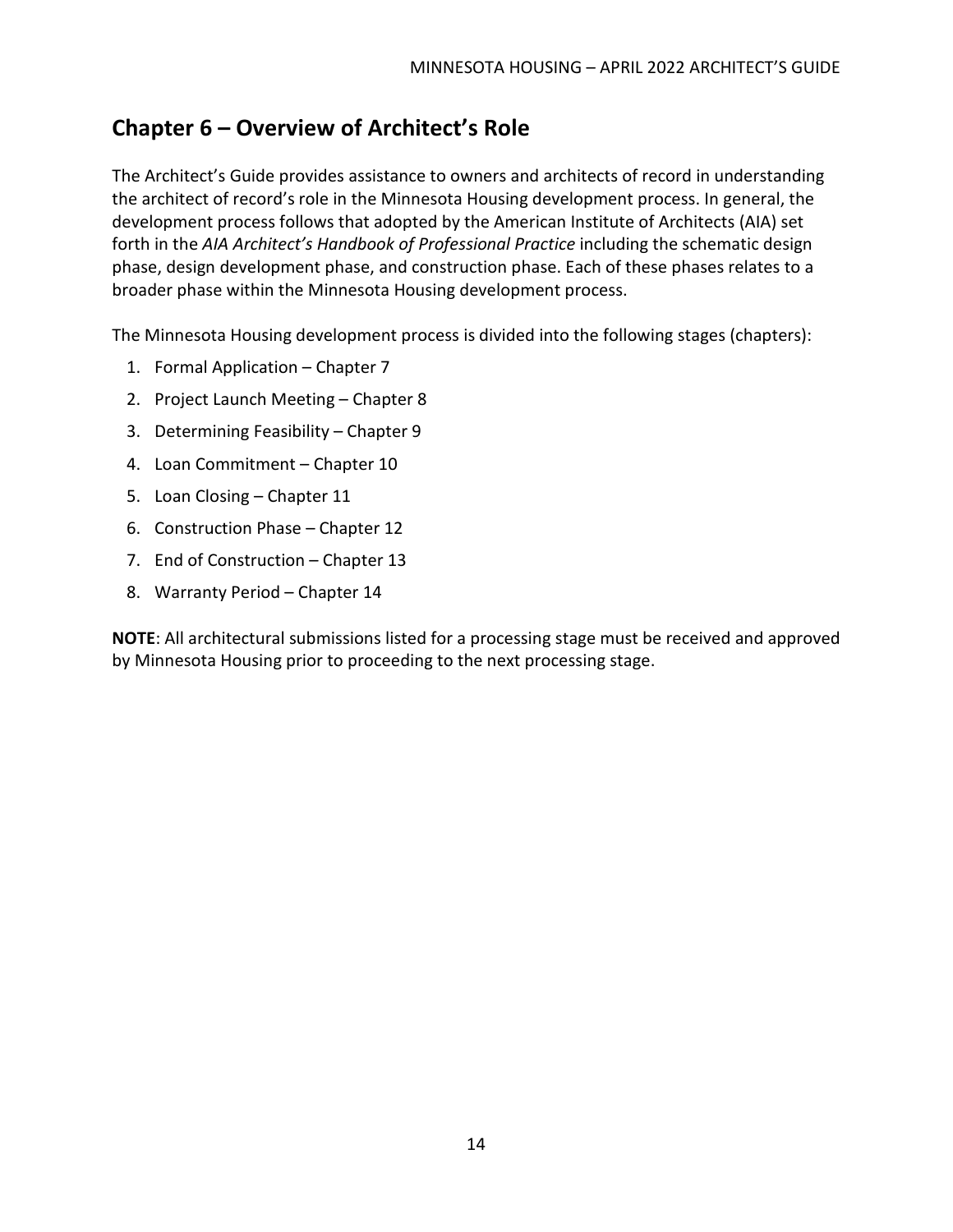# <span id="page-16-0"></span>**Chapter 7 – Formal Application**

Minnesota Housing's Multifamily Division currently offers two processes for Owners to request funding: the Consolidated Request for Proposals (RFP) and year round funding. Refer to [Minnesota Housing's website](https://www.mnhousing.gov/sites/multifamily/gettingstarted) for more information regarding applying for multifamily resources.

The architect of record (or qualified rehab specialist) will likely assist the applicant in preparing materials necessary for formal application. The formal application provides information to evaluate proposals and determine if program funding resources are eligible for the proposed use.

#### <span id="page-16-1"></span>**7.01 Architect of Record's Role with Required Submittals**

The architect of record's role during this stage generally consists of:

- 1. Conducting site visits and being familiar with any physical, cultural and/or regulatory factors that may impact intended improvements.
- 2. Providing the owner with total fee requirements for performing all architecture services as needed to execute the project in accordance with this guide and Minnesota Housing's *Rental Housing Design/Construction Standards.*
- 3. Providing the owner with a preliminary estimate of costs for proposed improvements. This cost estimate can be contractor generated.
- 4. Completing the Qualifications of Architect form (Minnesota Housing form).
- 5. Completing Housing Tax Credit Design Standards/Review Process Certification, if applicable.
- 6. Assisting the owner with completing Minnesota Housing Multifamily Application forms.
- 7. For rehabilitation projects, acquisition, or an addition to an existing building, provide a Property Needs Assessment Template and 20-Year Capital Expenditure Template (PNA) or a Capital Needs Assessment (CNA). Refer to Chapter 3 of the *Rental Housing Design/Construction Standards.*
- 8. Assisting the owner in completing Minnesota Housing's Intended Methods Worksheet. Refer to the Minnesota Housing [Sustainable Housing Standards](http://www.mnhousing.gov/housing/architects/MHFA_007963.aspx) for more information.
- 9. Providing a schematic design concept and/or preliminary work scope for rehabilitation projects, which comply with all applicable Minnesota Housing's *[Rental Housing](http://www.mnhousing.gov/idc/groups/public/documents/webcontent/mhfa_010795.pdf)  [Design/Construction Standards](http://www.mnhousing.gov/idc/groups/public/documents/webcontent/mhfa_010795.pdf)* and policies.
- 10. If new construction, the schematic design concept must be a "to scale" electronic PDF formatted drawing document of the following:
	- a. Site plan
	- b. Building plans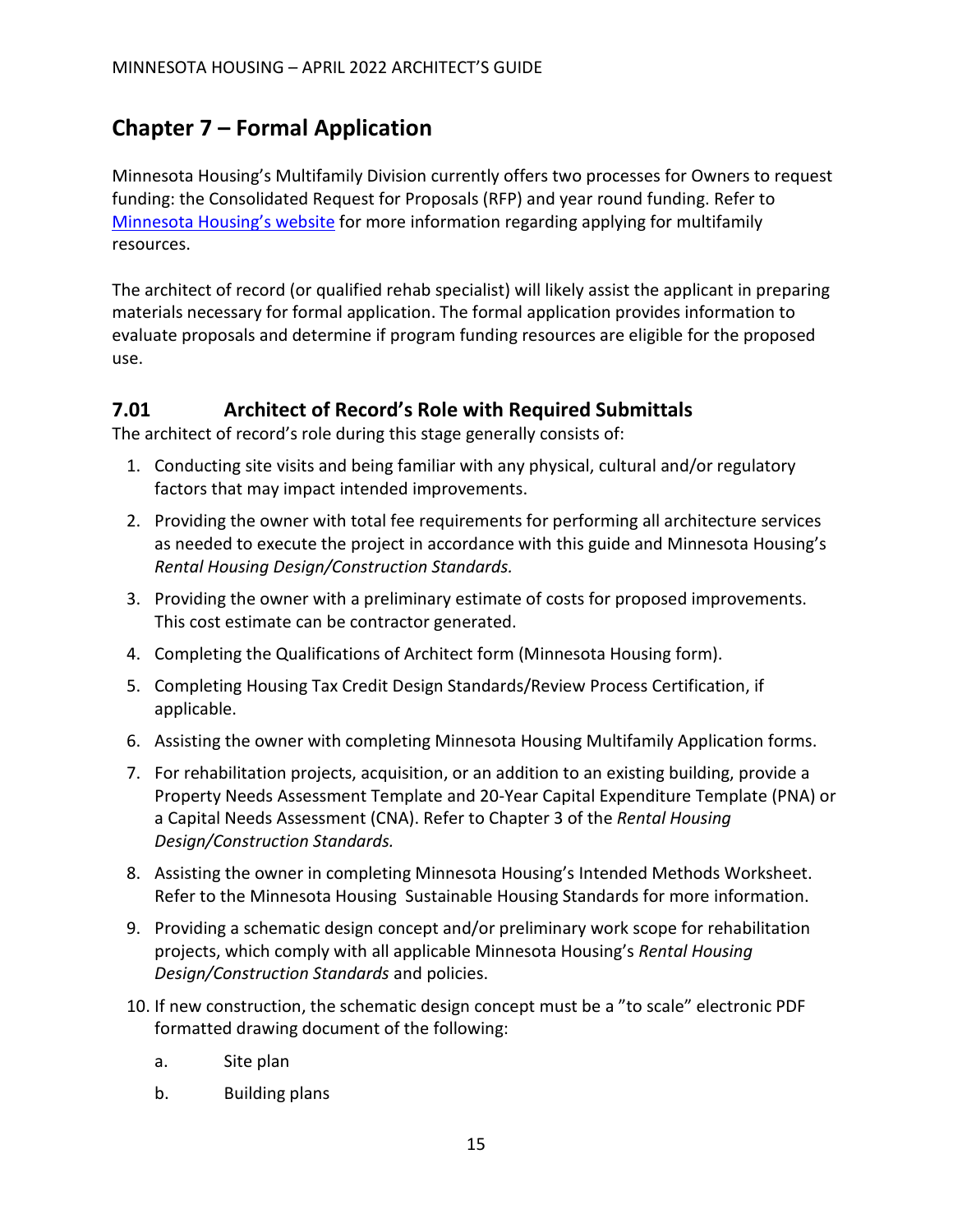- c. Typical dwelling unit plans
- d. Building elevations
- e. Building sections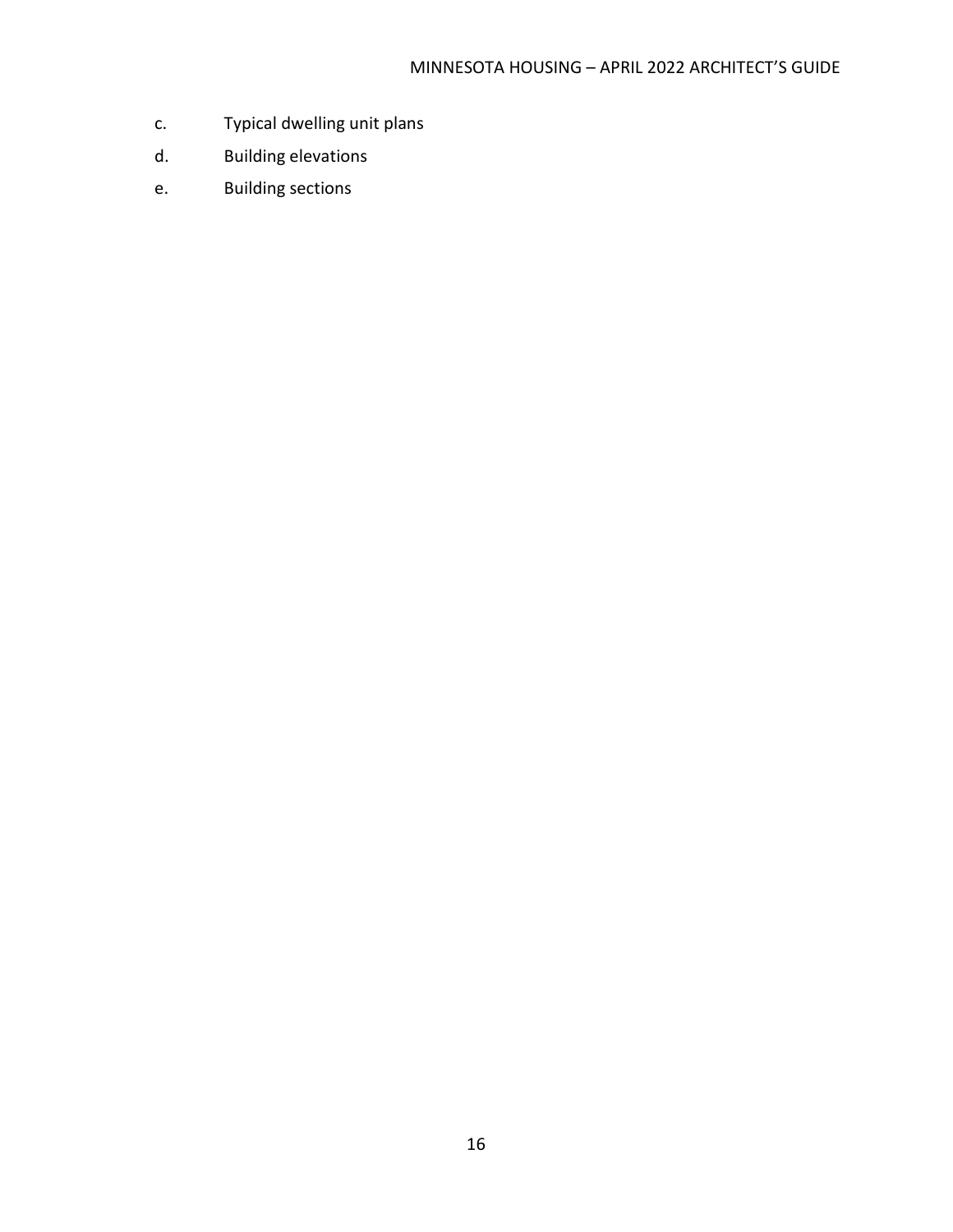## <span id="page-18-0"></span>**7.02 Acceptance for Processing**

Once the development has been selected for processing, the applicant will be notified, and a project launch meeting will be scheduled.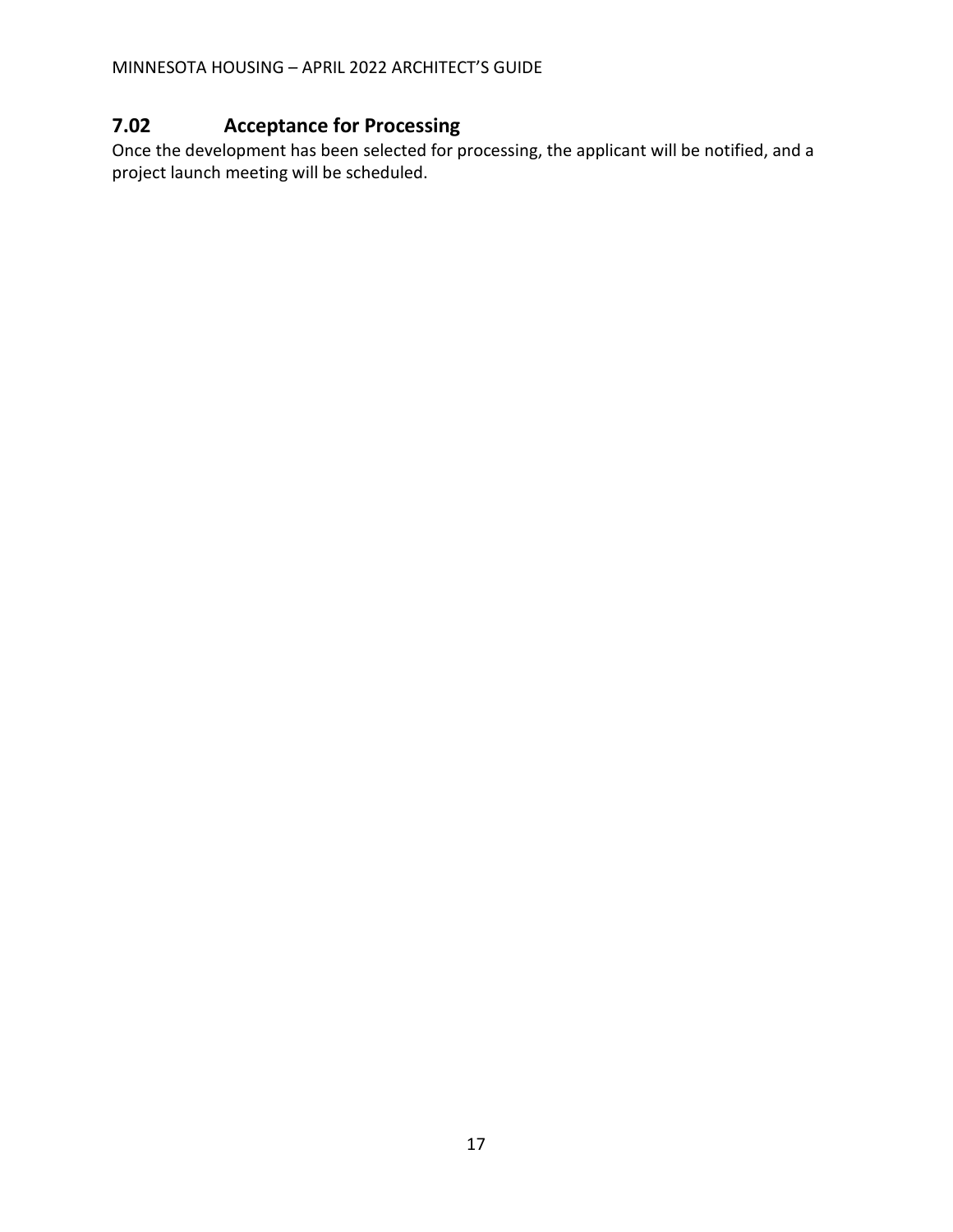# <span id="page-19-0"></span>**Chapter 8 – Project Launch Meeting**

Based upon the owner receiving notification of a Minnesota Housing funding award, the Minnesota housing development officer (HDO) or loan processor schedules a project launch meeting shortly after the development has been selected for funding. Members of the development team, including the architect, are normally required to be present. This meeting corresponds with the post-selection schematic design review phase.

Any new post-selection updated schematic design concept drawings must be submitted in advance of the project launch meeting.

#### <span id="page-19-1"></span>**8.01 Purpose**

The purpose of the project launch meeting is to allow the development team to present its specific proposal to Minnesota Housing, exchange ideas, identify shared goals, and allow Minnesota Housing staff to explain requirements and policies pertaining to the particular development. Topics of discussion will include: Minnesota Housing's underwriting process, characteristics of the site, site control, zoning issues, alternative design concepts, improvement costs, maintenance and operating expenses, market concerns, unit mix, affirmative action, equal employment requirements, characteristics of the loan, characteristics and capacity of the development team, Minnesota Housing design review process, procurement of construction, any unique aspects, and next steps.

## <span id="page-19-2"></span>**8.02 Architect of Record's Role**

The architect of record's role at the project launch meeting generally consists of the following:

- 1. If rehabilitation, provide a current work scope with enough detail to communicate scale and scope of improvements.
- 2. If new construction, provide an up-to-date schematic design, and include the following. **NOTE**: It is desired that the proposed work scope and/or plans be submitted in electronic PDF format at least four days prior to any scheduled meeting.
	- a. Schematic site plans showing:
		- i. Property lines, dimensions and contours
		- ii. Existing trees and buildings on the site
		- iii. General location of proposed building(s)
		- iv. Vehicular access, circulation, and parking
		- v. Available utilities
		- vi. Unusual site characteristics
		- vii. Site amenity development
		- viii. Proposed site drainage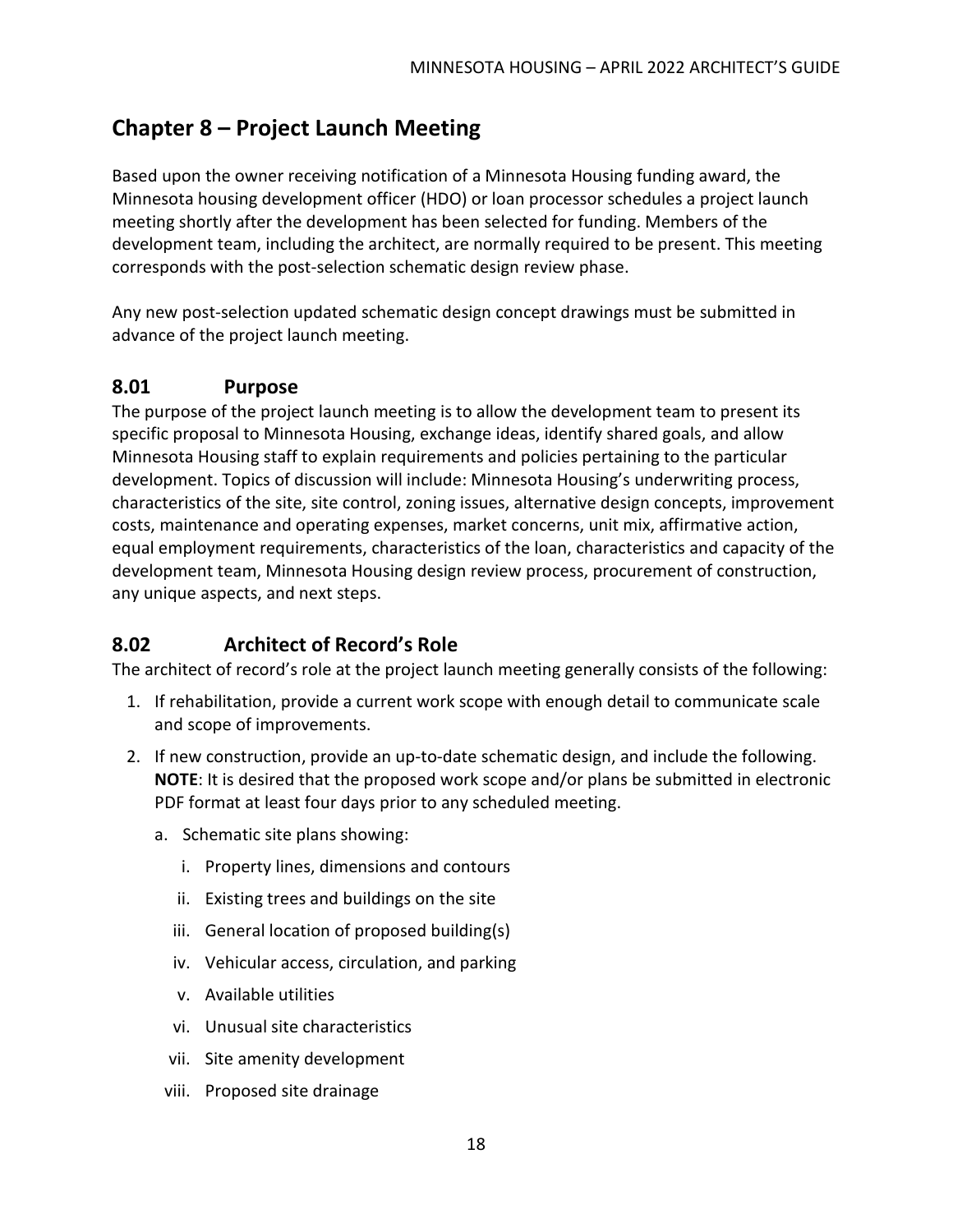- ix. Structures, roads, etc., on property and within 50-feet of property
- b. Schematic building plans showing:
	- i. All residential and non-residential space at a minimum scale of 1/8"
	- ii. Dwelling unit plans at scale of 1/4" showing inside dimensions of all rooms and furniture layout
	- iii. Sketch elevations or perspective showing massing and materials proposed
- 3. Provide an updated estimate of improvement costs. Maintaining costs must be a design objective.
- 4. Review this guide and Minnesota Housing's *[Contractor's Guide](http://www.mnhousing.gov/idc/groups/multifamily/documents/webcontent/mhfa_008061.pdf)* and *[Rental Housing](http://www.mnhousing.gov/idc/groups/public/documents/webcontent/mhfa_010795.pdf)  [Design/Construction Standards,](http://www.mnhousing.gov/idc/groups/public/documents/webcontent/mhfa_010795.pdf)* and prepare to discuss items regarding:
	- a. Architecture services
	- b. Architect's role in the development process
	- c. Architecture compensation
	- d. Professional liability insurance
	- e. Owner-Architect Agreement
	- f. Schematic Design review and associated Minnesota Housing design standards
	- g. Minnesota Housing mandated modifications vs. recommendations, suggestions and questions needing clarification
	- h. Development budget and preliminary cost estimate for proposed improvements
	- i. Specific site and/or zoning issues having an impact on design, construction and/or improvement costs
	- j. Developer's anticipated schedule
	- k. Any additional analysis/assessment resulting from the Phase I or Phase II Environmental Assessment, geotechnical exploration, and energy audit, if applicable
	- l. Construction loan vs. end loan
	- m. Minnesota Housing *Assignment of Architect's Contract* (required if construction loan)
	- n. Approach to procuring construction, which must include: contractor qualifications, contractor compensation, construction bidding and negotiation, contractor surety, contractor insurance, Owner-Contractor Agreement, contract compliance and Equal Employment Opportunity (EEO) Requirements, Section 3 (if applicable), Black, Indigenous, and People of Color-owned Business Enterprise and Women-owned Business Enterprise (BIPOCBE/WBE), pulling the applicable Davis-Bacon wage decision (if applicable), Contractor's Cost Certification (if HUD Risk-share or Identity of Interest), Minnesota Housing *Assignment of Construction Contract* and Minnesota Housing *Supplement to General Conditions of Agreement Between Owner and Contractor* (both typically required if construction loan)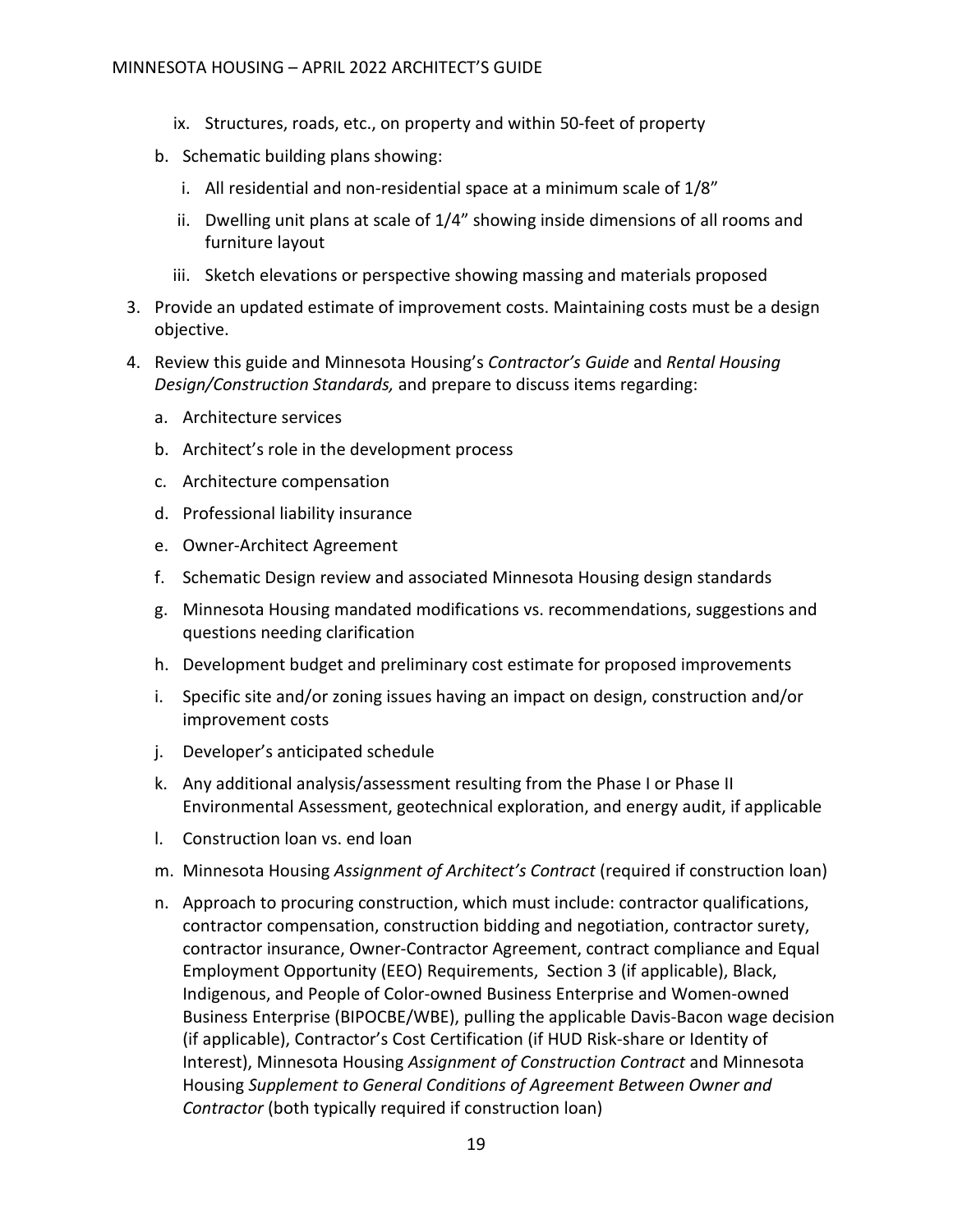o. Physical Needs Assessment, 20 Year Capital Expenditures, or Capital Needs Assessment (if required)

During the post-selection schematic design review phase, revisions and modifications may be necessary to arrive at the schematic design that meets the requirements and shared goals of Minnesota Housing and the development team. Additional working sessions involving the development team and Minnesota Housing staff may be required.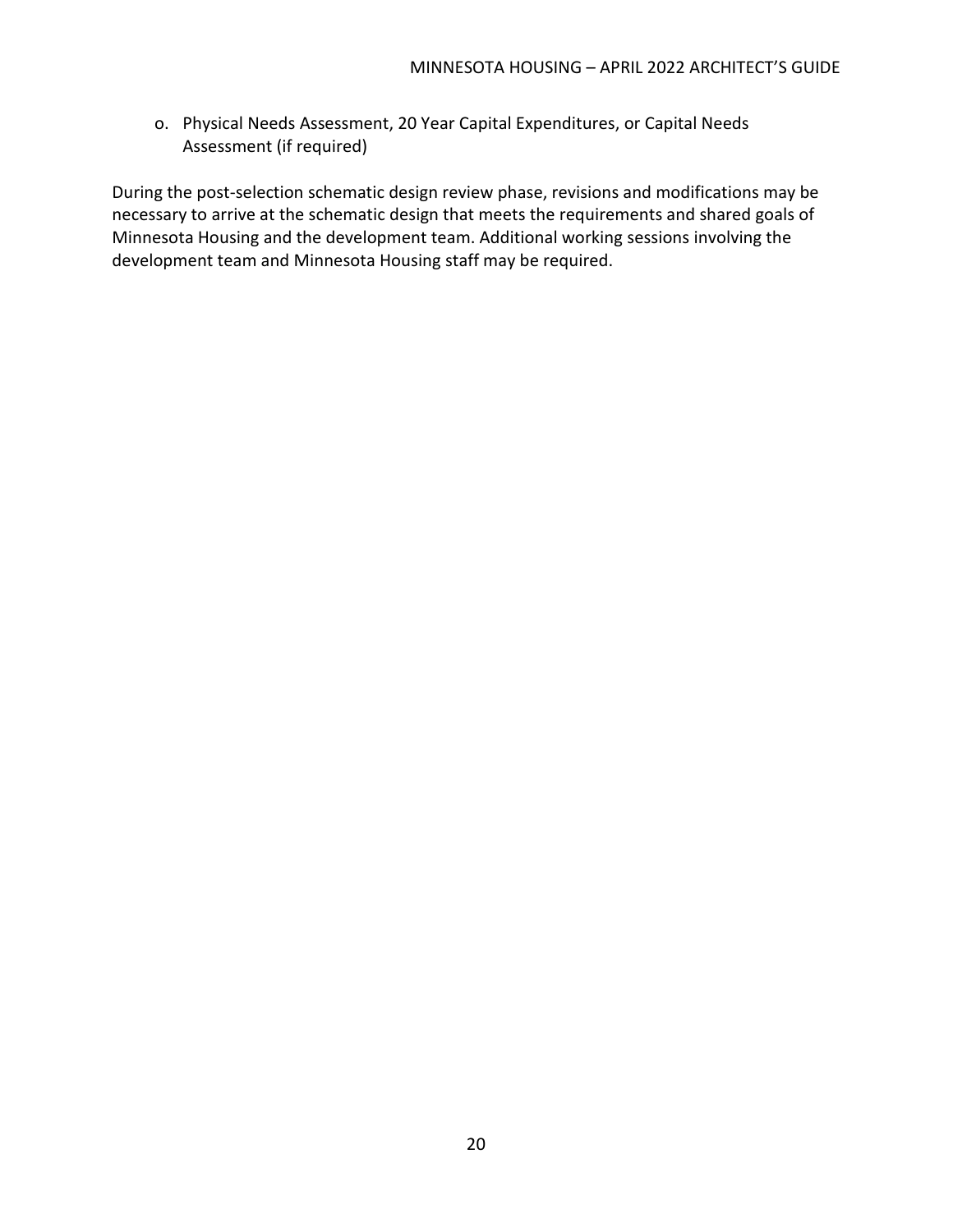## <span id="page-22-0"></span>**Chapter 9 – Determining Feasibility**

Based on the approved schematic design documents and any authorized adjustments, the architect of record must prepare for approval design development documents. Design development documents must consist of drawings and other documents to fix and describe the size and character of the project as to architectural, civil, structural, mechanical, and electrical systems and such other elements as may be appropriate.

#### <span id="page-22-1"></span>**9.01 Purpose**

The purpose is to determine if the development is viable and can move toward loan commitment.

## <span id="page-22-2"></span>**9.02 Architect of Record's Role**

The architect of record's role during the determining feasibility phase generally consists of:

- 1. If rehabilitation, refining work scope and incorporating any comments resulting from Minnesota Housing site inspection/review, if applicable.
- 2. If new construction, preparing design development documents that include the following information. **NOTE**: All design development plans must be a "to scale" electronic PDF formatted document and contain the following:
	- a. **Cover and Title Sheet** containing:
		- i. Name and location of proposed development
		- ii. Developer's name and/or entity
		- iii. Architectural firm of record and all consultants
		- iv. Date of submission
		- v. Building code analysis
		- vi. Tabular schedule containing:
			- 1. Lot area in square feet and acres
				- a. Building coverage in square feet and percentage of total site
				- b. Drive and parking coverage in square feet and percentage of total site
				- c. Number of parking spaces (accessible and non-accessible)
			- 2. Gross building area
			- 3. Type of construction, number of stories, and height
			- 4. Number and net rentable area of all dwelling unit types
			- 5. Area of non-living unit spaces such as community rooms, support services, leasing office, common laundry, etc.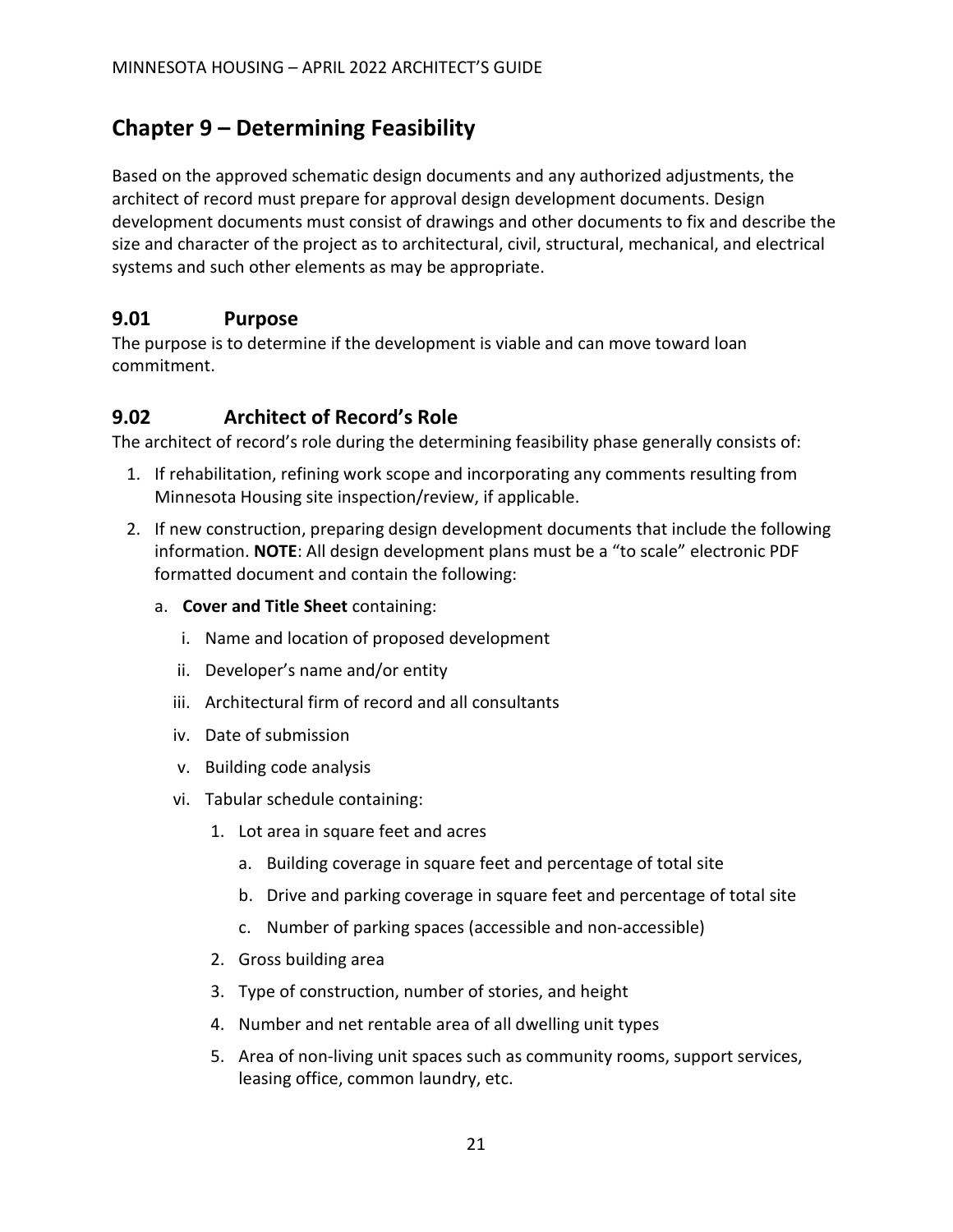- b. **Site Plan** containing:
	- i. Property lines and dimensions
	- ii. Existing contours
	- iii. Existing utilities and their sizes
	- iv. Building setbacks and zoning ordinances
	- v. Conditions at adjacent streets, lakes, buildings and other significant features
	- vi. Easements, if any
	- vii. On-site drive-lanes, driveways, sidewalks and parking with total number of cars
	- viii. Service drives and trash pick-up lanes
	- ix. Outdoor areas to be developed such as terraces, tot lots, play areas, pools or activity areas
	- x. Outlines of proposed building(s) with dimensions, heights and location from property lines
	- xi. Landscaping, existing and proposed
	- xii. Site drainage
- c. **Ground Floor Plan** Scale: 1/8" = 1'-0"
- d. **Typical Floor Plan** Scale: 1/8" = 1'-0"
- e. **Other Floor Plans** Scale: 1/8" = 1'-0"
- f. **Unit Plans** Scale: 1/4" = 1'-0"
- g. **Handicap Unit Plans** Scale: 1/4" = 1'-0"
- h. **Building Elevations** Scale: 1/8" = 1'-0"
- i. **Typical Wall Sections** Scale: 3/4" = 1'-0"
- j. **Furniture Layout and Floor Finish Transition Plan**  Scale: 1/16", 1/8", or ¼"
- k. **Outline Specifications** providing a general description of the work and major systems and materials choices for the project
- 3. Review the following information (normally provided by the Owner), if applicable, and incorporate any relevant information into design development documents:
	- a. Geotechnical Exploration Report
	- b. Environmental assessment(s)
	- c. Energy audit (If requested by Minnesota Housing)
	- d. Boundary and topographic survey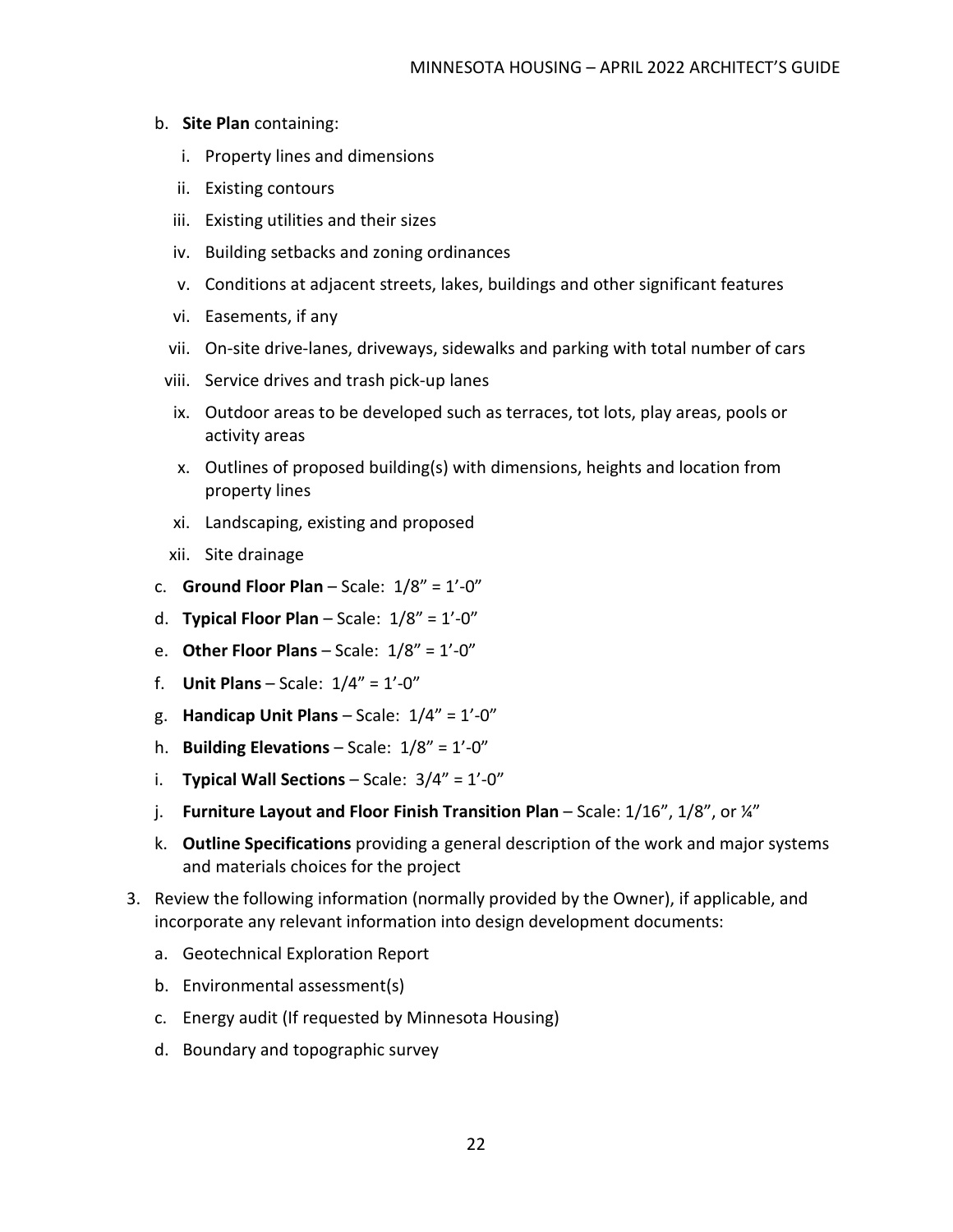- 4. Forward all design development documents to the housing development officer (HDO) or loan processor assigned to the development. The HDO will forward necessary documents to the appropriate staff architect assigned to the development.
- 5. Advise the owner and Minnesota Housing of any adjustments to the preliminary estimate of construction cost. Maintaining costs must be a design objective.
- 6. Furnish to Minnesota Housing for review and approval the following items:
	- a. Draft copy of the Owner-Architect Agreement
	- b. Evidence of insurance
	- c. Executed copy of the approved Owner-Architect Agreement

Once Minnesota Housing completes its review of the design development documents, the architect of record will be contacted confirming any design review comments. This may be done either by phone, email, or letter. All Minnesota Housing mandated modifications, recommendations, and/or questions needing clarification must be formally addressed. Again, additional working sessions involving the development team and revisions and modifications may be necessary to arrive at a design/work scope that meets the requirements and mutual goals of Minnesota Housing and the development team.

Once formal approval of design development documents is made, the architect of record will be given authorization to proceed with preparation of contract documents.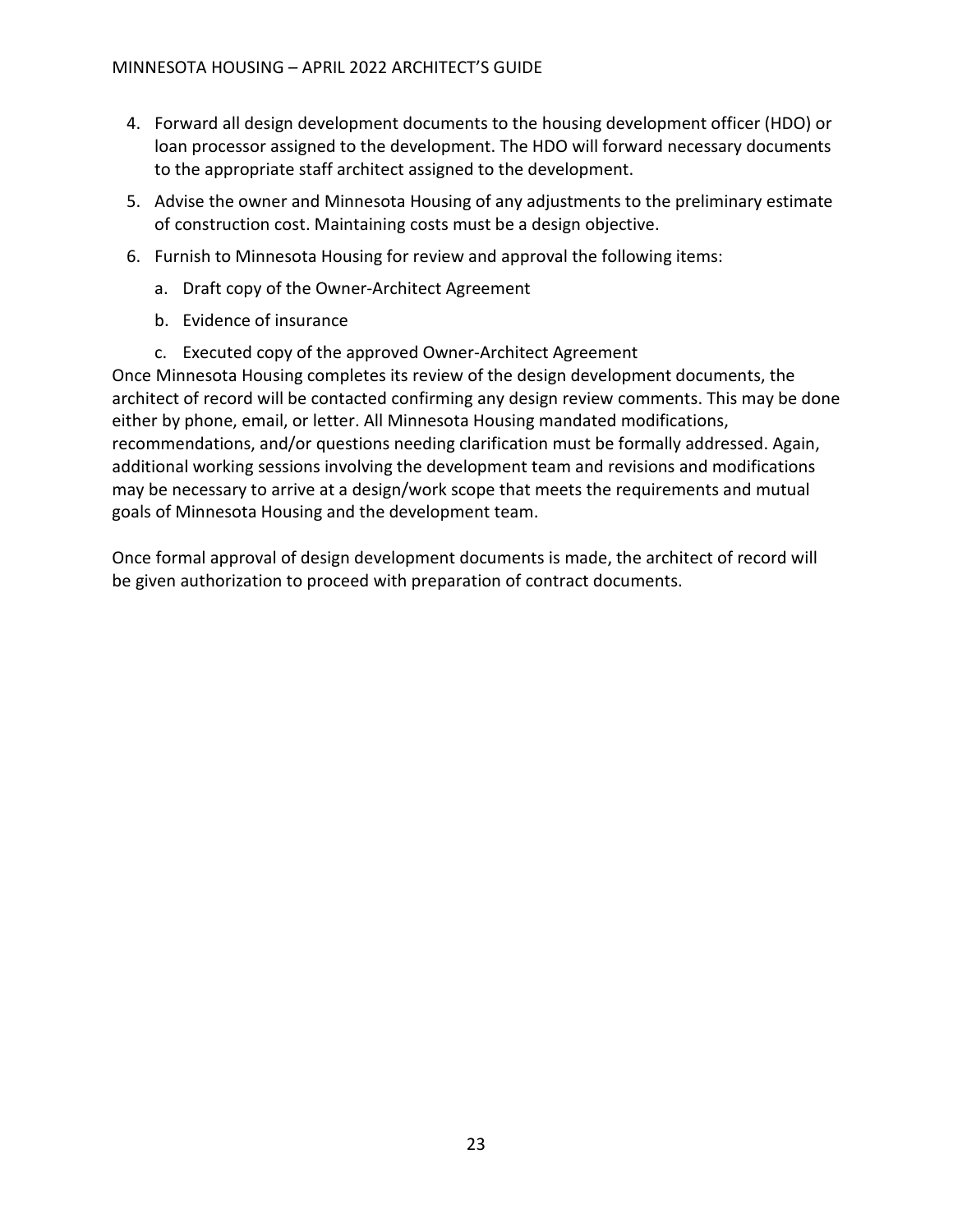## <span id="page-25-0"></span>**Chapter 10 – Loan Commitment**

The architect of record, based upon approval of design development, completes the contract documents. Throughout the loan commitment phase, major features of the proposal will begin to be finalized, including architectural drawings and specifications. In addition, the construction process begins with bidding or negotiating contracts with those who will build the site improvements.

#### <span id="page-25-1"></span>**10.01 Purpose**

The loan commitment establishes the legal requirements and other conditions for the loan closing.

## <span id="page-25-2"></span>**10.02 Architect of Record's Role**

The architect of record's role leading up to loan commitment is as follows:

- 1. Prepare for approval contract documents consisting of drawings and specifications setting forth in detail the requirements of the project. These documents must:
	- a. Conform to all governing codes and regulations and applicable Minnesota Housing *Rental Housing Design and Construction Standards*
	- b. Conform to contractual requirements and AIA *Architectural Handbook of Professional Practice*
	- c. Clearly fix the scope of work
	- d. Define and describe the materials to be used
	- e. Contain all necessary information for bidding and constructing the project, including the applicable wage decision, HUD 4010, Equal Employment Opportunity Policy Statement and Section 3 Guide and all attachments, if federally funded and applicable
- 2. Advise the development team of any adjustments to previous estimates of site improvement costs, if applicable.

## **10.03 Contract Document Submittals**

- <span id="page-25-3"></span>1. All design and contract document submittals must include an electronic PDF formatted copy of plans and project manual uploaded to our portal.
- 2. Submit to Minnesota Housing for plan review at the following phases:
	- a. **Schematic Design/Design Development (SD/DD) Phase**
		- i. Include updated plans, updated Intended Methods Worksheet, updated Universal Design Worksheet, or other revisions as a result of Minnesota Housing's review of application submittals.
	- b. **75% – 90% complete contract documents (CD) Phase**
		- i. Plans/drawings with project manual (specifications)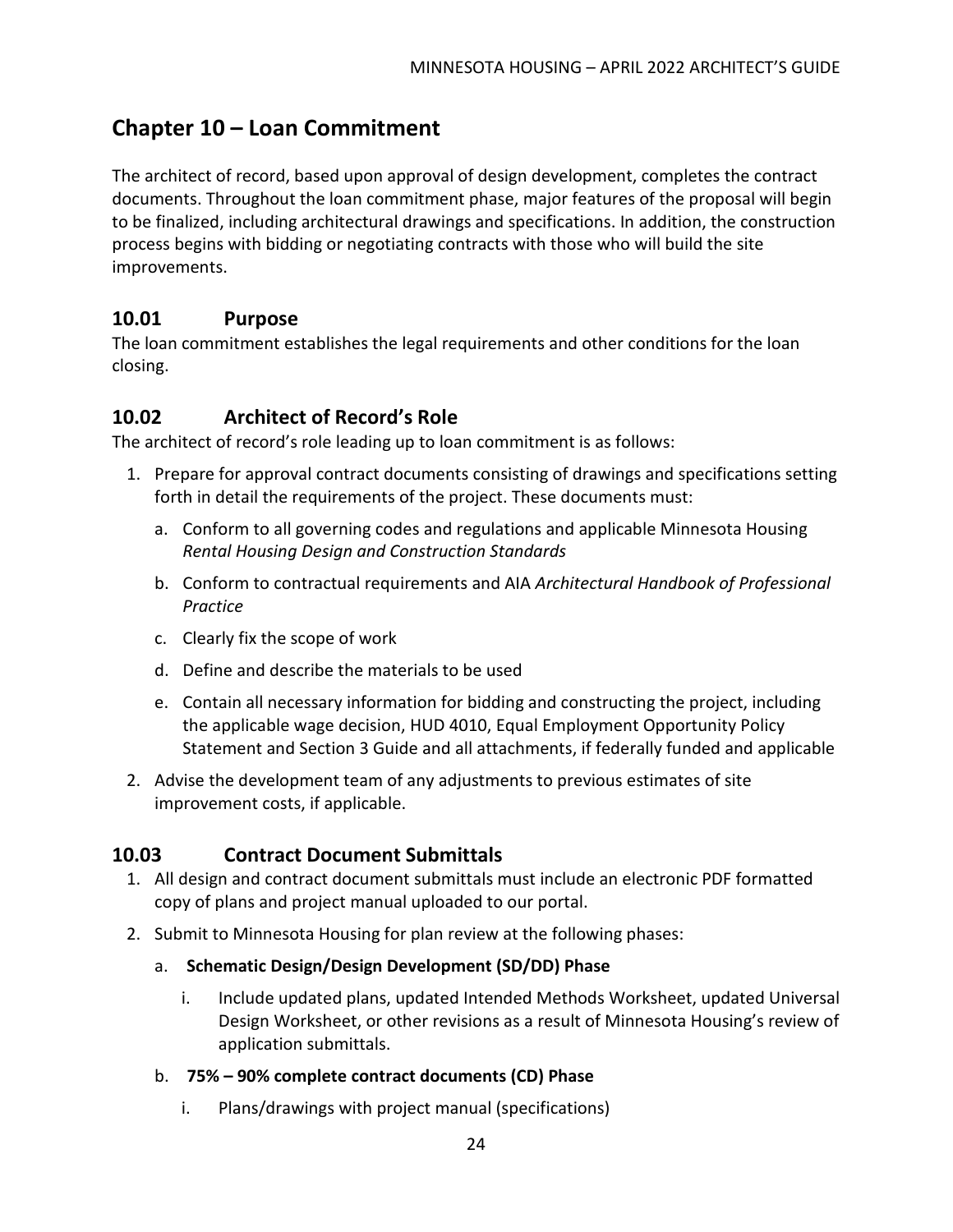- ii. Incorporate any changes noted in the SD/DD phase plan review
- iii. Include response letter and other submittals from the SD/DD phase plan review

#### c. **100% complete contract documents (CD) Phase**

- i. Plans/drawings with project manual (specifications)
- ii. Incorporate any changes noted in the 75% 90% phase plan review
- iii. Include response letter and other submittals from the 75% 90% phase plan review
- iv. DO NOT ISSUE FOR FINAL HARD BIDDING UNTIL AFTER Minnesota Housing APPROVAL
- 3. Upon 100% approval:
	- a. Finalize and distribute completed contract documents for bidding purposes.
	- b. Provide construction related services associated with bidding and/or negotiating contracts with those who will build the site improvements.
- 4. For federally funded projects, complete and submit to Minnesota Housing Black, Indigenous, and People of Color-owned Business Enterprise and Women-owned Business Enterprise (BIPOCBE/WBE) requirements.
- 5. A cover and title sheet must be included with the 75-90% and 100% set of contract documents and must contain:
	- a. Name and location of proposed development
	- b. Developer's name and/or entity
	- c. Architectural firm of record and all consultants
	- d. Date of submission
	- e. Building code analysis
	- f. Tabular schedule containing:
		- i. Lot area in square feet and acres
			- 1. Building coverage in square feet and percentage of total site
			- 2. Drive and parking coverage in square feet and percentage of total site
			- 3. Number of parking spaces (accessible and non-accessible)
		- ii. Gross building area
		- iii. Type of construction, number of stories, and height
		- iv. Number and net rentable area of all dwelling unit types
		- v. Area of nonliving unit spaces such as community rooms, support services, leasing office, common laundry, etc.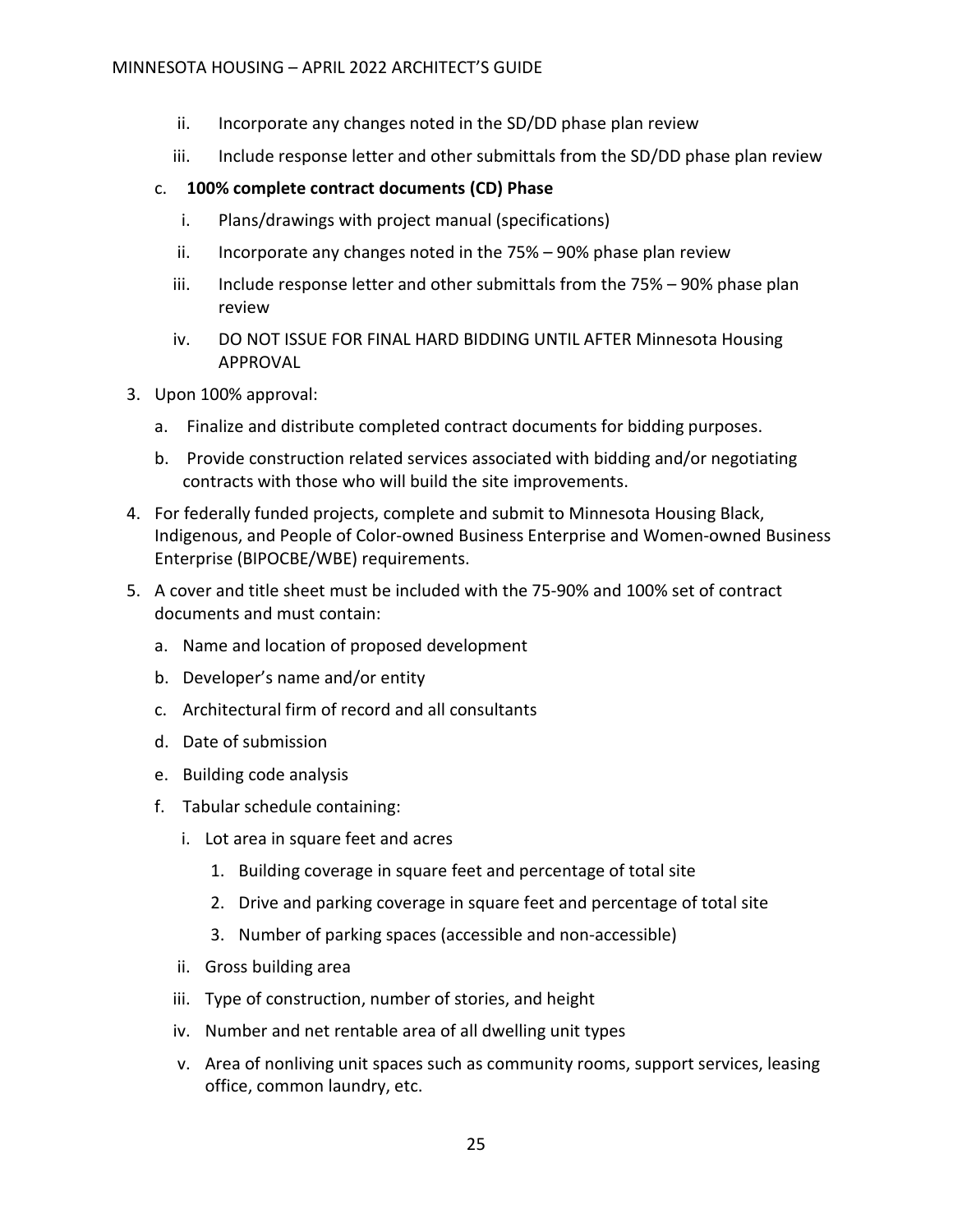|                                                                     | <b>Plan Review Submittal Phases</b> |                  |                  |                  |
|---------------------------------------------------------------------|-------------------------------------|------------------|------------------|------------------|
| Include:                                                            | <b>Application</b>                  | SD/DD            | 75-90% CD        | 100% CD          |
| Scope of work/budget                                                | <b>Yes</b>                          | <b>Yes</b>       |                  |                  |
| Plans                                                               |                                     |                  | Yes              | <b>Yes</b>       |
| Specifications                                                      |                                     |                  | Yes              | Yes              |
| <b>Environmental Assessments and</b><br><b>Geotechnical Reports</b> |                                     |                  | Yes              | Yes              |
| Addenda                                                             |                                     |                  |                  | Yes              |
| <b>Current Intended Methods</b><br>Worksheet                        | Yes                                 | Yes.             | Yes              | <b>Yes</b>       |
| Universal Design Worksheet                                          |                                     | If<br>applicable | If<br>applicable | If<br>applicable |
| MBE/WBE                                                             |                                     |                  |                  | If<br>applicable |

#### **Table 10.03: Plan Review Submittals**

SD = Schematic Design; CD = Contract Documents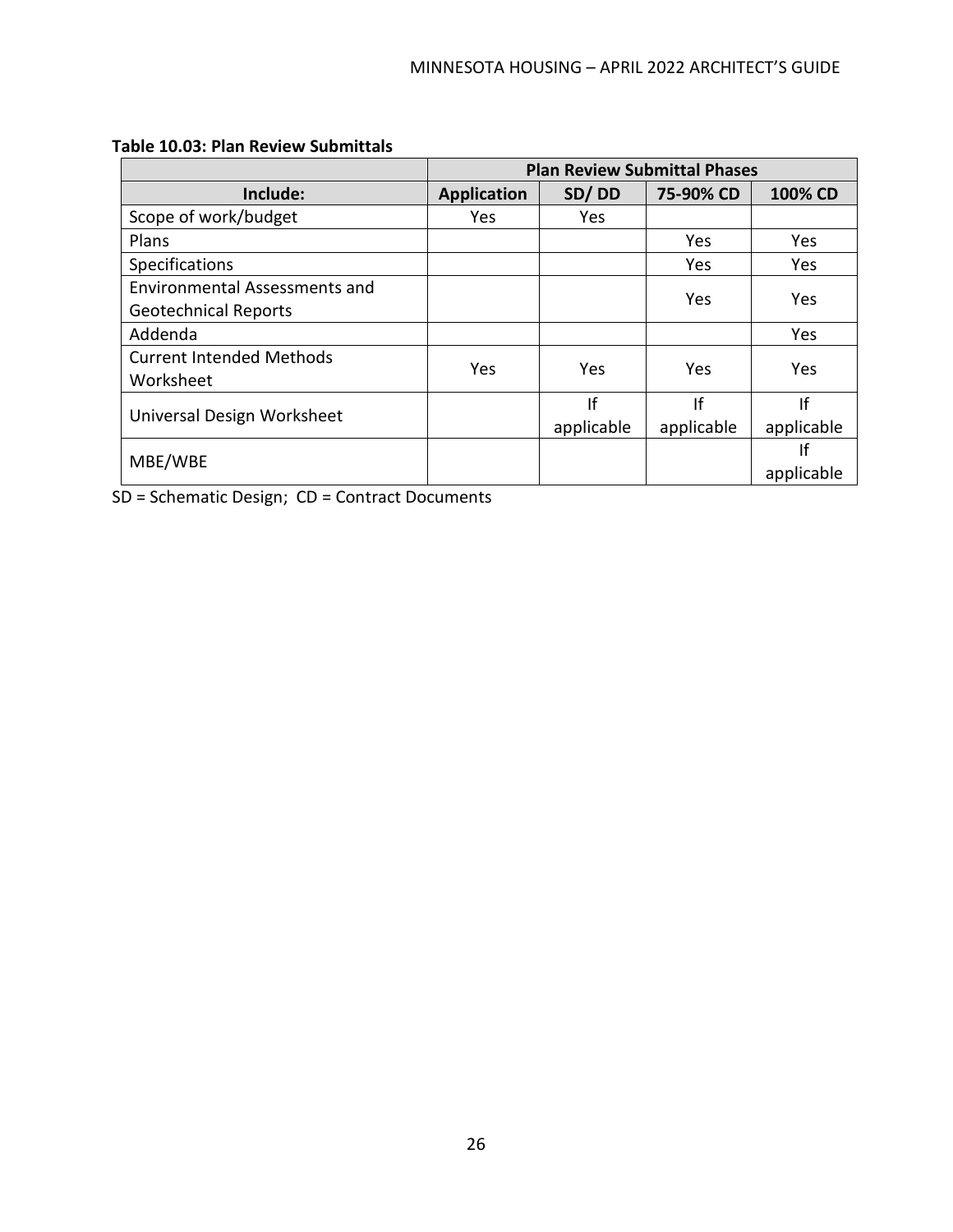# <span id="page-28-0"></span>**Chapter 11 – Loan Closing**

The loan closing is the process by which loan documents and/or other legal documents are executed by the owner, contractor, Minnesota Housing and possibly other lenders. The loan closing occurs before any loan proceeds are disbursed and typically before any work is started. It is based upon approval of loan documents, legal documents, 100% contract documents, and award of a construction contract to the single prime general contractor.

At the time of the loan closing, Minnesota Housing secures a favorable opinion of counsel for the borrower as to the requirements of the Minnesota Housing loan commitment and building loan agreement, and, upon recording of the loan documents, the title insurance policy insuring Minnesota Housing's interest as mortgagee. In addition, all development financing must be in place prior to or concurrent with the loan closing.

If loan disbursement is needed during the construction phase (construction loan), the general partner(s) (owner), owner's attorney, general contractor, architect, surety representative, title insurance representative, and processing agent (if applicable), may attend the loan closing. Typically, the borrower and title insurance representative will be required to attend, as confirmed by the loan closer.

If loan disbursement is not needed until after construction is completed (end loan), the loan closing typically occurs after all site improvements are completed. The architect is normally not required to attend the end loan closing.

If Minnesota Housing is the lead lender, loan closing will normally take place at Minnesota Housing. Following loan closing, funds are disbursed in accordance with the Building Loan Agreement and Master Disbursement Agreement, which are executed at loan closing.

#### <span id="page-28-1"></span>**11.01 Purpose**

The loan closing typically places funding needed for new construction and/or rehabilitation in effect so draw disbursements can be made during the construction phase or after construction is completed.

## <span id="page-28-2"></span>**11.02 Architect of Record's Role Leading up to Loan Closing**

The architect of record's role leading up to and at loan closing will vary depending on whether the loan is a construction loan or an end loan. The architect's role leading up to loan closing typically is as follows:

- 1. Furnish to Minnesota Housing for review and approval the following items:
	- a. Provide one complete hard copy set of approved, signed and certified, 100% contract documents and project manual (specifications) with signed certification page, addenda and any other contract change materials (Contract Documents).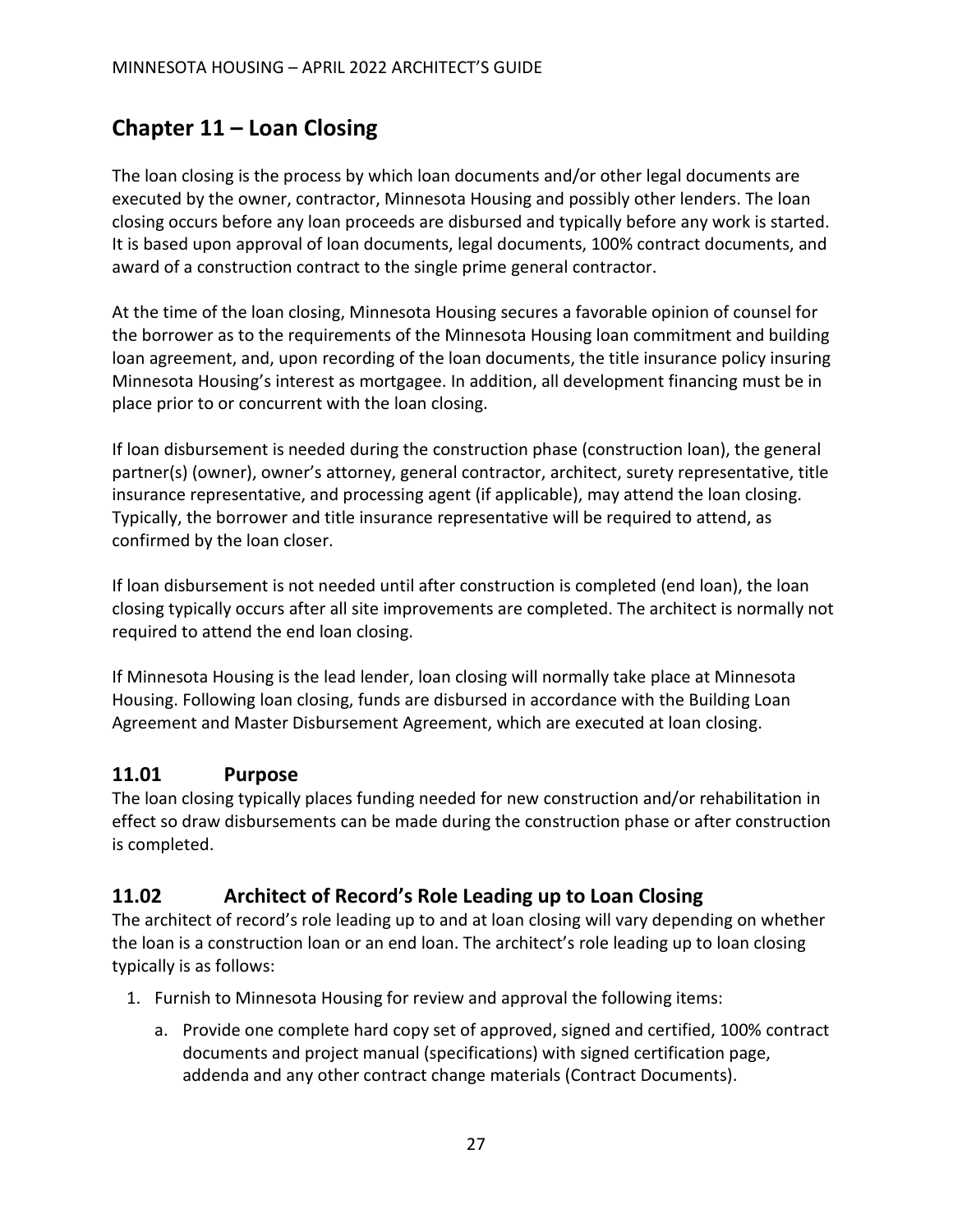- b. An electronic PDF formatted copy of the 100% set Contract Documents must be provided for electronic archiving, in addition to the hard copy.
- c. An electronic PDF formatted copy of the architect of record's opinion letter (Minnesota Housing form)
- d. Architect's invoices for payment (if applicable)
- e. Conformed sets of plans, (plans with addenda revisions incorporated) may only be used for loan closing and/or construction if they are added to the project through an architect supplemental instruction, change order or other approved contract change document.
- 2. Provide guidance to the owner in preparing the construction agreement and conditions.
- 3. Provide project manual (specifications) and drawing index exhibits for enumeration into the construction agreement.
- 4. If construction loan:
	- a. Become familiar with Minnesota Housing's *Assignment of Architects Contract* document
	- b. Approve and certify contractor's application for payment, if applicable
- 5. If end loan:
	- a. Perform normal contract administration services
	- b. Upon completion of construction, provide required Minnesota Housing Construction Closeout Submittals per Chapter 13 of this guide:
- 6. For federally funded projects, complete and submit to Minnesota Housing Black, Indigenous, and People of Color-owned Business Enterprise and Women-owned Business Enterprise (BIPOCE/WBE) requirements.

The architect of record's role at loan closing typically is as follows:

- 1. If construction loan:
	- a. Attend loan closing, if requested
	- b. Execute Minnesota Housing's *Assignment of Architects Contract*
	- c. Initial the final contract documents, including plans and specifications, as requested by Minnesota Housing
	- d. Participate in a pre-construction meeting (typically held at time of loan closing) to discuss the construction draw schedule and procedures
- 2. If end loan, architect of record's participation is normally not required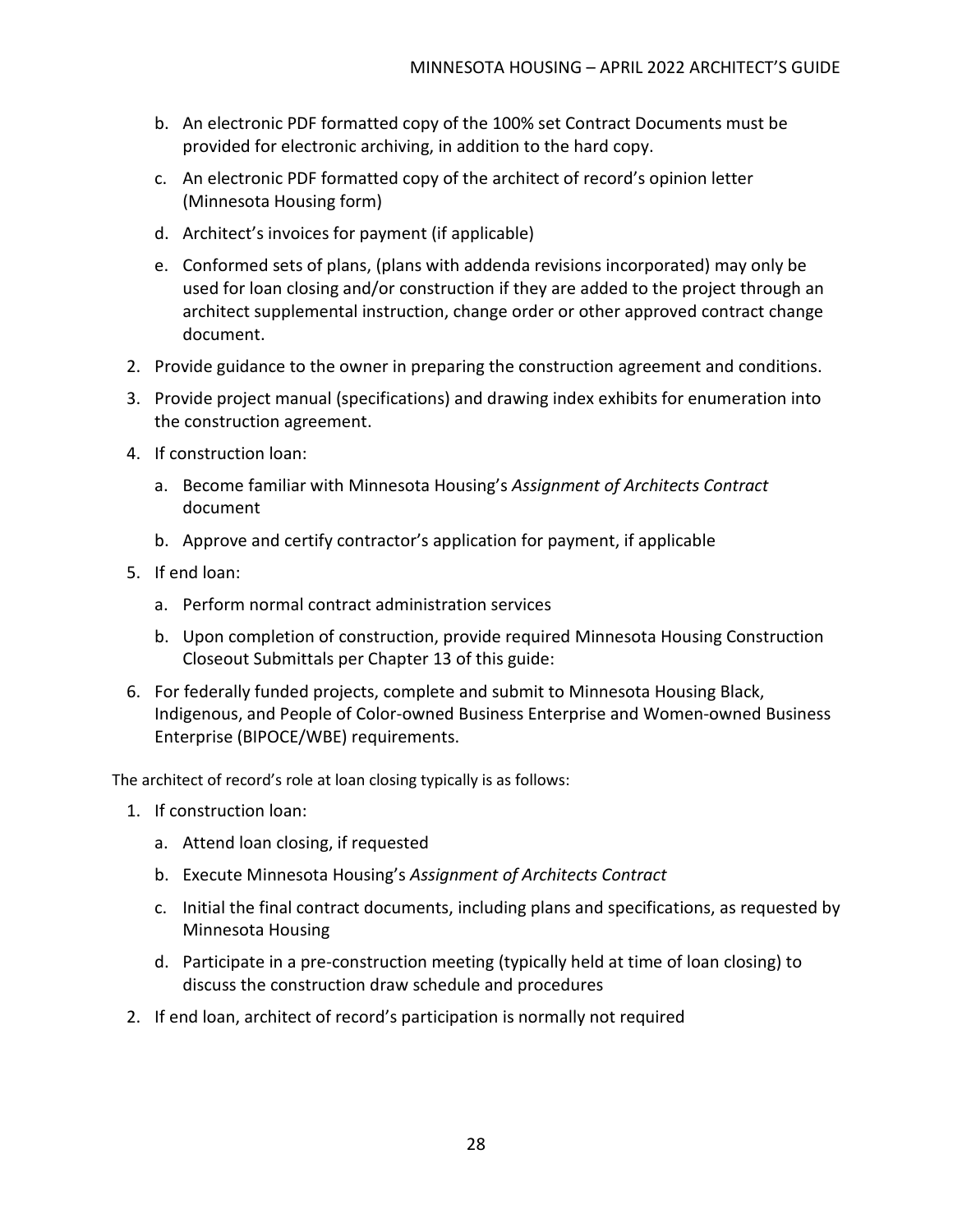# <span id="page-30-0"></span>**Chapter 12 – Construction Phase**

Once funding has been secured to pay for work as required by the contract documents, and a Notice to Proceed has been issued by the owner, construction work may commence. During the construction phase, the architect of record is responsible for assisting in administering the agreement (construction contract) between the owner and contractor.

If loan disbursement is needed during the construction phase (construction loan) or if loan disbursement is not needed until after construction is completed (end loan), it is essential that the project be constructed in accordance with the approved contract documents. The architect of record must remain in close communication with both the owner and the contractor and strive to secure their faithful performance.

Minnesota Housing's *Supplement to General Conditions of the Agreement between Owner and Contractor*, as executed by the owner and contractor whenever Minnesota Housing is acting as the coordinating lender and loan disbursement entity, is needed during the construction phase and gives Minnesota Housing the right to enter the site and inspect the work. If at any time during the construction of the project Minnesota Housing determines the contractor has failed to perform the work in accordance with the contract documents, or if Minnesota Housing determines the contractor has failed to utilize materials in accordance with the contract documents, Minnesota Housing, without the approval of the Owner, may issue a "Correction Order" to the contractor for correction of such items.

If a construction loan, a brief pre-construction meeting is normally held during or immediately following the loan closing.

#### <span id="page-30-1"></span>**12.01 Purpose**

The construction phase brings the bid documents and previous stages of Minnesota Housing's development process to realization as site improvements are completed in accordance with the contract documents.

## <span id="page-30-2"></span>**12.02 Architect of Record's Role**

The architect of record's role during the construction phase generally consists of the following:

- 1. Attend the pre-construction meeting. The purpose of the pre-construction meeting is to establish procedures to be followed during the construction phase of the development. The owner, architect of record, contractor, the Minnesota Housing staff architect and the Labor Standards Officer (if applicable) must attend. Topics normally discussed include:
	- a. Monthly draw meeting schedule
	- b. Construction draw procedure
	- c. Handling requests for changes to the work
	- d. Providing design of temporary project sign, if applicable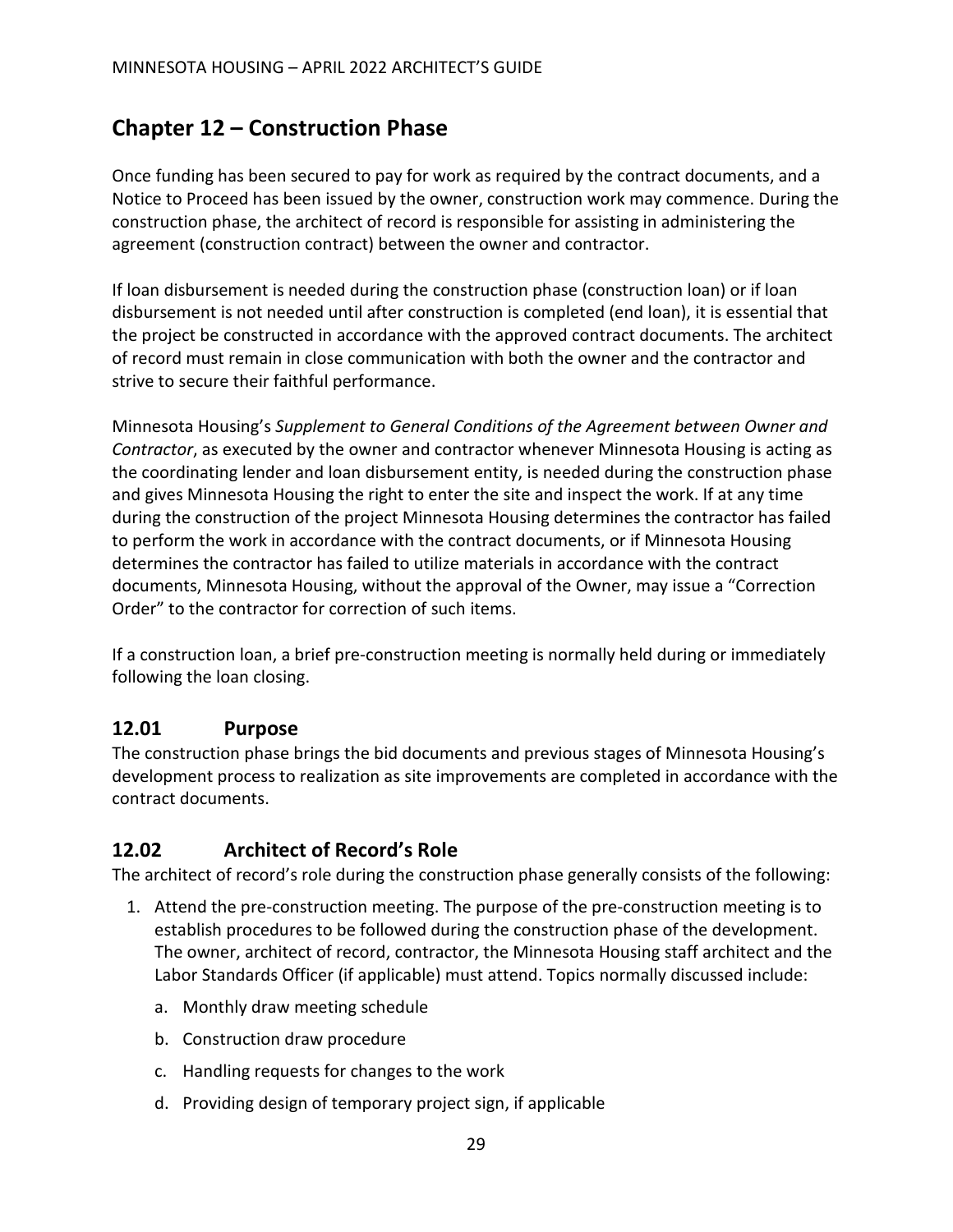- 2. Attend bi-weekly, or at a minimum, monthly on-site construction meetings. The architect of record must prepare and distribute construction meeting minutes, or, if minutes are prepared by the general contractor, the architect must review and approve the minutes.
- 3. Process the contractor's shop drawings, product data and samples.
- 4. Review the results of construction tests and inspections.
- 5. Attend monthly on-site pay draw meetings to evaluate and certify for payment the Contractor's Application and Certificate for Payment (AIA Documents G702 and G703).
- 6. Respond to contractor's requests for information (RFIs).
- 7. Interpret contract documents and facilitate changes in the work.
- 8. Prepare change orders. When significant design or material modifications occur that affect the construction cost, and/or when extension of the contract time is justified, the architect of record must prepare a change order (AIA document G701). All change orders must include a detailed material and labor quantity and cost itemization showing how adjustments to the contract sum were determined. Change orders must be approved by the Owner, contractor, architect and Minnesota Housing.
- 9. Address and resolve claims brought by the owner or contractor.
- 10. Prepare and issue regular field reports.
- 11. Inspect work for substantial completion.
- 12. Perform any additional duties associated with providing full contract administration services as required by the Owner-Architect Agreement.
- 13. All work noted above must be included in the lump sum fee agreed to in the Owner-Architect Agreement and per Chapter 3 – Architecture Compensation of this guide.

Once the architect of record inspects the work and judges the work is substantially complete, the end of construction stage begins.

#### <span id="page-31-0"></span>**12.03 Prevailing Wage**

Under certain circumstances, awards of Minnesota Housing funds may trigger state prevailing wage requirements under Minn. Stat. § 116J.871. In broad terms, the statute applies to awards that meet the following conditions:

- (1) new housing construction (not rehabilitation); and
- (2) a single entity receives from Minnesota Housing \$200,000 or more of grant proceeds or \$500,000 of loan proceeds

The statute excludes new housing construction in which total financial assistance at a single project site is less than \$100,000.

Please note the following statutory provisions: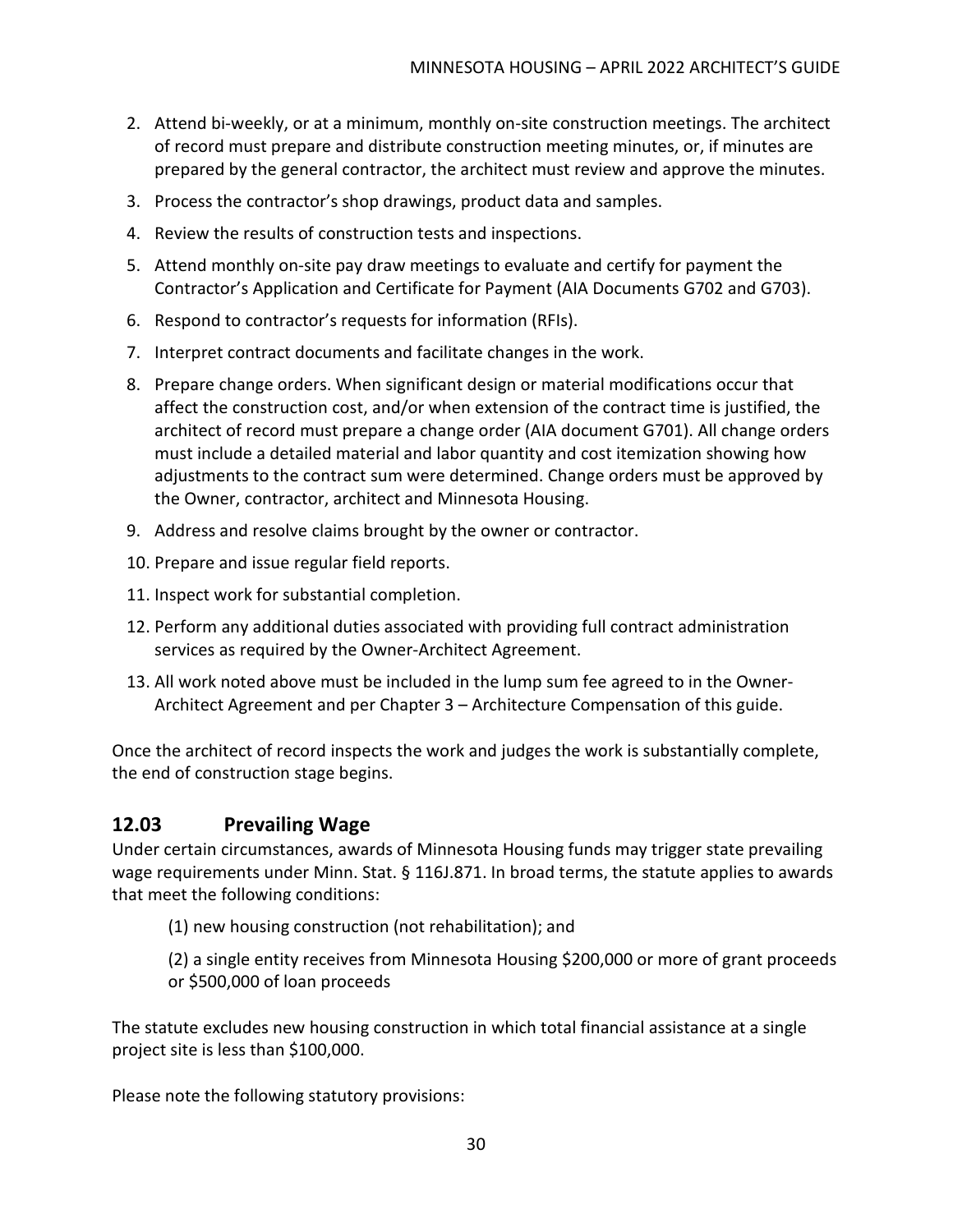- A state agency may provide financial assistance to a person only if the person receiving or benefiting from the financial assistance certifies to the commissioner of labor and industry that laborers and mechanics at the project site during construction, installation, remodeling, and repairs for which the financial assistance was provided will be paid the prevailing wage rate as defined in section 177.42, subdivision 6. Minn. Stat. § 116J.871, subd. 2.
- It is a misdemeanor for a person who has certified that prevailing wages will be paid to laborers and mechanics under subdivision 2 [see above] to subsequently fail to pay the prevailing wage. Each day a violation of this subdivision continues is a separate offense. Minn. Stat. § 116J.871, subd. 3 .

In addition, a separate prevailing wage statute, Minn. Stat. § 177.41-.43, may apply if funds are used for a building that is publicly owned or leased.

All questions regarding state prevailing wages and compliance requirements should be directed to the Department of Labor and Industry as follows:

Division of Labor Standards and Apprenticeship Karen Bugar, State Program Administrator 443 Lafayette Road N, St. Paul, MN 55155 651.284.5091 or [dli.prevwage@state.mn.us](mailto:dli.prevwage@state.mn.us)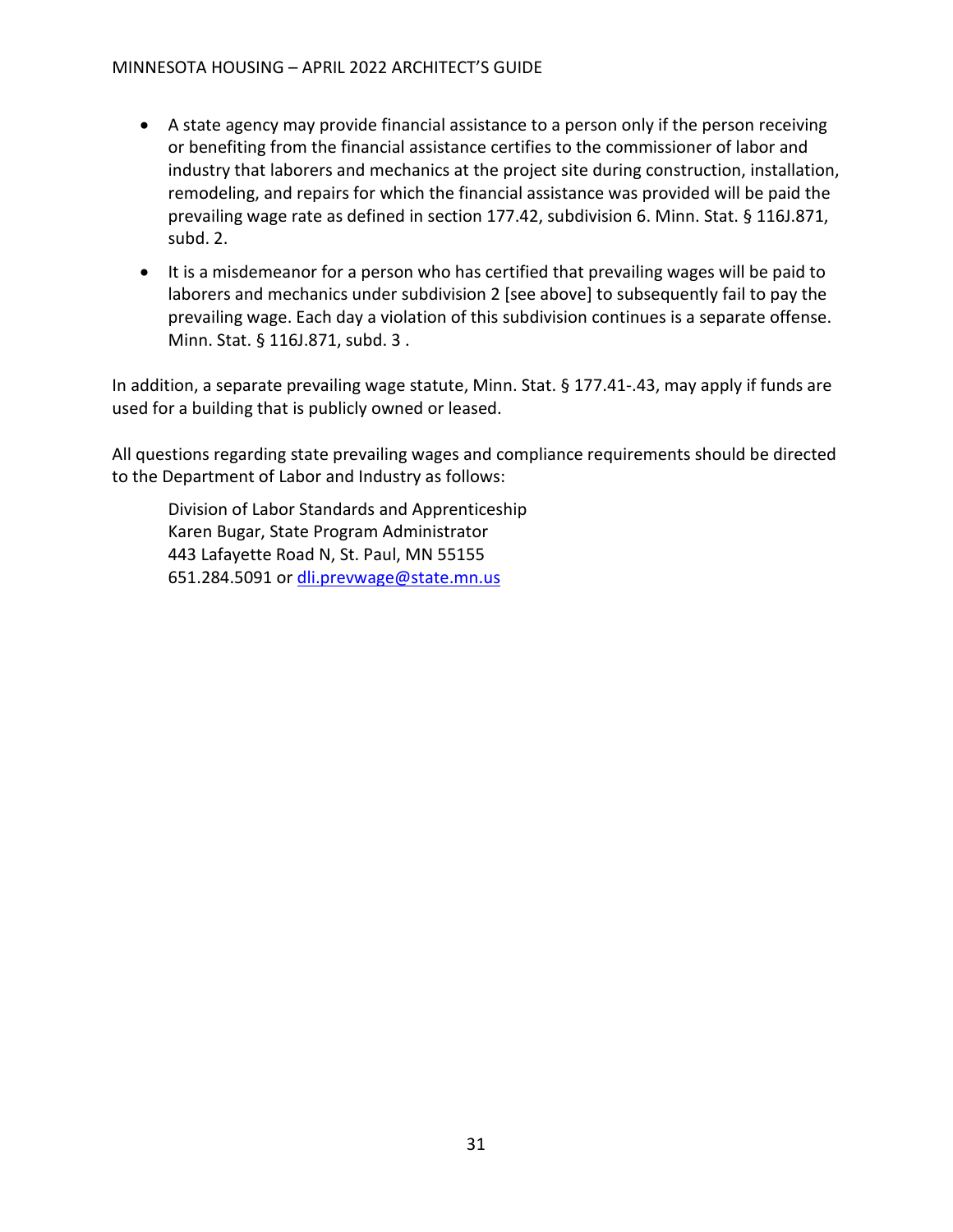#### <span id="page-33-0"></span>**Chapter 13 – End of Construction**

Once the architect of record has determined the work is substantially complete, the architect of record prepares a Certificate of Substantial Completion (AIA document G704) for approval and acceptance of the contractor and the owner. If there are items remaining to be completed or corrected, a comprehensive list (punch list) must be appended to this document. The During this phase, the Minnesota Housing staff architect will typically visit the site to inspect the work.

Regardless if a loan is a construction loan or an end loan, it is important that all site improvements are constructed in accordance with the approved contract documents. The architect of record must not issue the final certificate for payment until he/she is satisfied the contractor has fulfilled all contractual obligations, including all punch list items and any correction orders issued by Minnesota Housing.

If portions of the work cannot be completed for some time after the work is determined substantially complete, and the project status cannot remain open, Minnesota Housing may approve disbursement of funds for uncompleted work (normally 1.5 times the estimated value) into an escrow account governed by terms of an agreed upon escrow agreement. Funds must be withheld until all work is complete and all terms of the escrow agreement are satisfied.

#### <span id="page-33-1"></span>**13.01 Purpose**

Completion of the project is often referred to as "project close-out" and typically involves payment of the contractor and taking the project from the point of substantial completion to final completion.

## <span id="page-33-2"></span>**13.02 Architect of Record's Role**

The architect of record's role during the end of construction processing stage generally consists of the following:

- 1. Issue the Certificate of Substantial Completion after determining the work is substantially complete, and once a Certificate of Occupancy (if applicable) has been issued by the local municipality, the architect of record must also be responsible for the following:
	- a. Secure a comprehensive list (punch list) of items to be completed or corrected, and append it to the Certificate of Substantial Completion
	- b. Make an independent estimate of the costs of completing items on the punch list
	- c. Recommend adjustment of retainage as provided in the Owner-Contractor Agreement
- 2. Issue contractor's final certificate for payment after making a final check to ascertain that:
	- a. The contract work has been completed
	- b. The contractor has executed compliance certification and documentation as per Minnesota Housing's *Rental Housing Design/Construction Standards*, Chapter 8 – Sustainable Housing requirements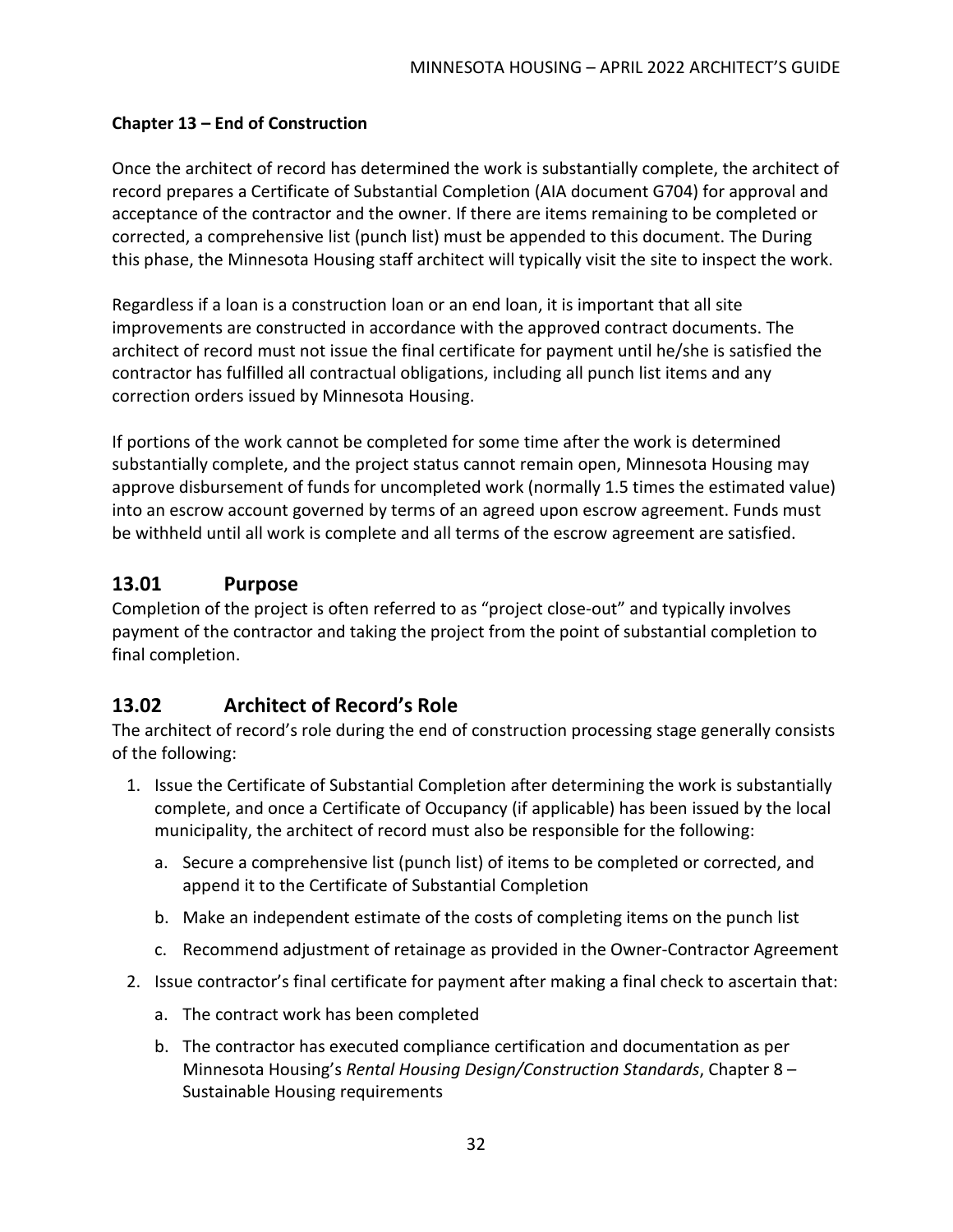- c. The owner's interests have been protected with respect to the filing of liens as required by the general conditions and applicable mechanics lien laws
- d. The accounts between the owner and contractor have been adjusted, including original contract sum, additions and deductions as included in change orders and unit prices, cash allowances, and deduction for uncorrected work
- e. Written warranties and guarantees, operation and maintenance manuals, certificates of inspection, and record documents have been delivered to the owner by the contractor. Minnesota Housing requires evidence, via transmittal to the owner, that the architect of record has reviewed and approved such items and has forwarded them to the owner.
- f. The contractor has provided the owner with proper orientation and training of the building and its equipment
- g. All other conditions of the contract have been met
- 3. Perform any other duties associated with administering the project close-out process as required by the Owner-Architect Agreement and other required submittals noted on Minnesota Housing's Construction Close-out Checklist

The end of construction phase typically occurs once the architect of record issues the contractor's final certificate for payment. At approximately eleven months following the date of substantial completion, a warranty inspection may be required involving the architect of record. Refer to the warranty period phase of the development process.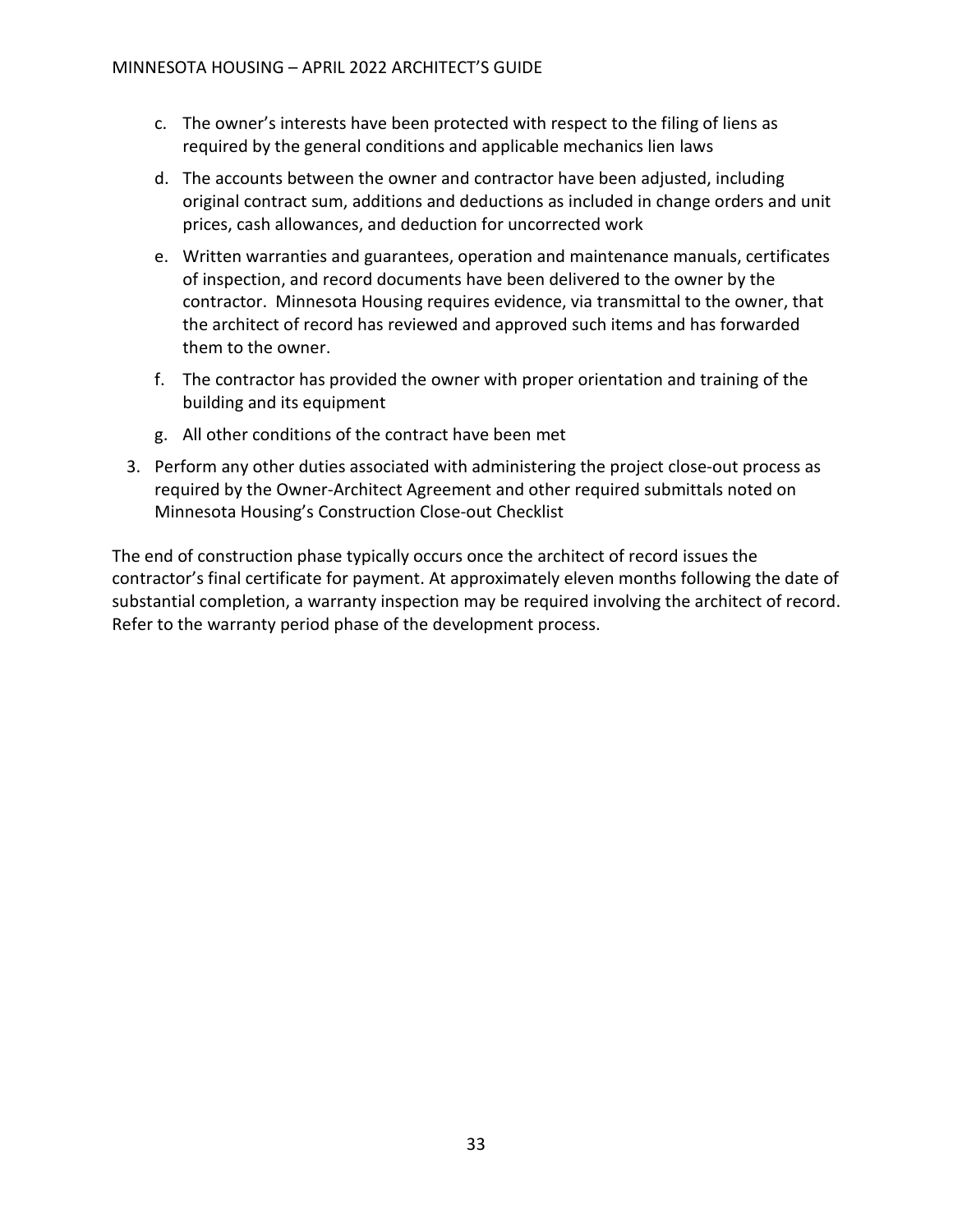# <span id="page-35-0"></span>**Chapter 14 – Warranty Period**

The warranty period includes the requirements associated with the AIA General Conditions of the Contract for Construction. The contractor is required to correct defective work within one year after the date of substantial completion, statutory warranties providing protection mechanisms against faulty workmanship and defective materials beyond the one-year correction period, and any manufacturer warranties. The warranty period generally starts on the date of substantial completion for those portions of the work covered by the Certificate of Substantial Completion and remains in effect until all warranties expire.

#### <span id="page-35-1"></span>**14.01 Purpose**

The purpose is to help ensure building elements perform at expected levels during the warranty period.

#### <span id="page-35-2"></span>**14.02 Architect of Record's Role**

The architect of record's role during the warranty period generally consists of the following:

- 1. Before the correction period expires and when retained by the owner to do so, perform an "eleventh month" review to determine if there are any problems associated with performance of specified materials, systems and equipment. Secure any needed repairs or replacements as follows:
	- a. If any problem has resulted from failure in a material or system required by the construction documents, record observed problems and assist the owner in preparing instructions to the contractor for correction of the noted defect or deficiency.
	- b. If any problem has resulted from improper operation or maintenance of equipment, observe and advise the owner on proper operations and maintenance measures.
- 2. After the correction period expires and if retained by the owner to do so, assist the owner with assessing any ongoing defect. Determine if it were due to noncompliance with building standards as stated by statutory warranties.
- 3. Perform other duties associated with administering the project's warranty period as required by the Owner-Architect Agreement.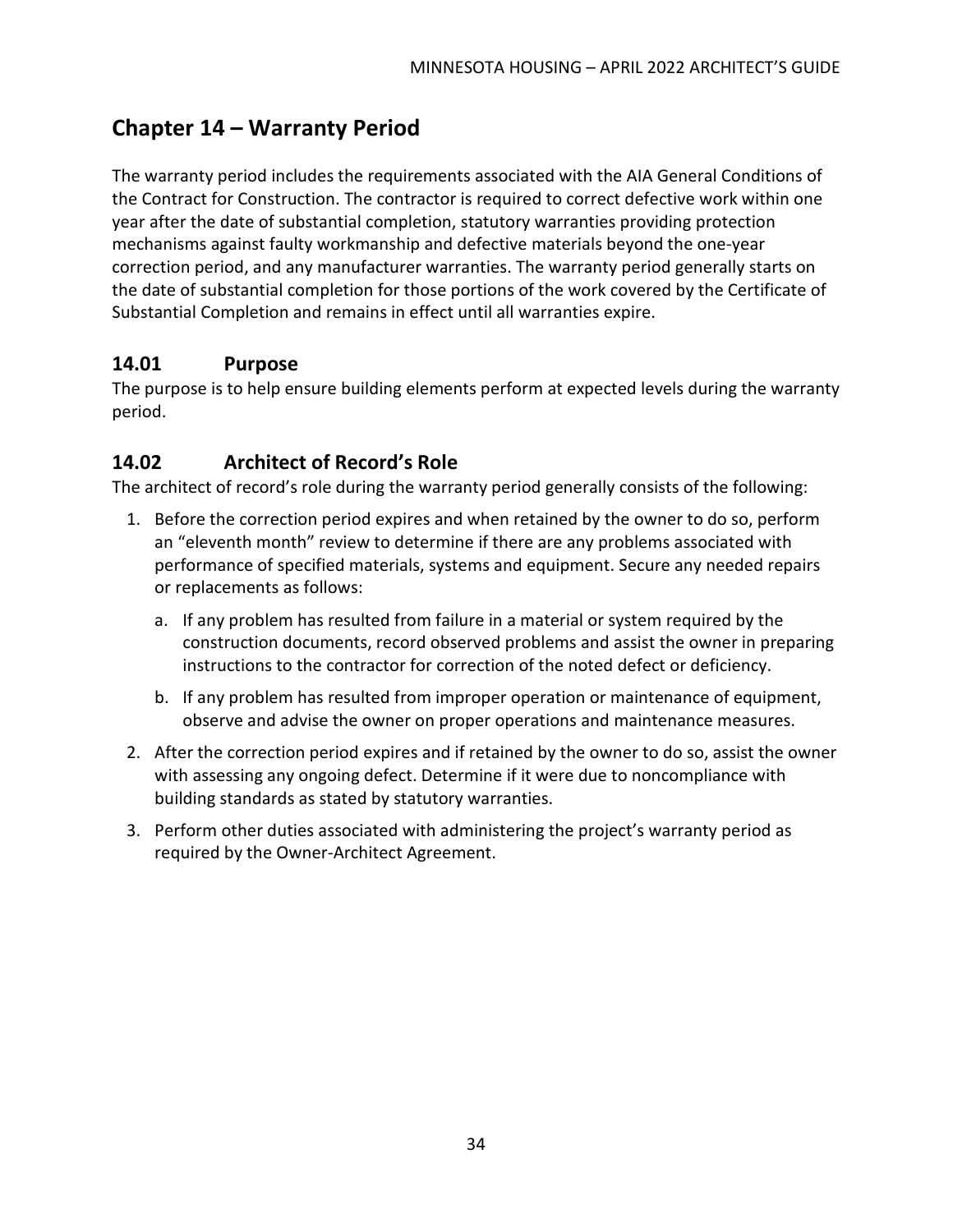## <span id="page-36-0"></span>**Chapter 15 – Fair Housing Policy**

It is the policy of Minnesota Housing to affirmatively further fair housing in all its programs so that individuals of similar income levels have equal access to Minnesota Housing programs, regardless of race, color, creed, religion, national origin, sex, marital status, status with regard to public assistance, disability, familial status, gender identity or sexual orientation.

Minnesota Housing's fair housing policy incorporates the requirements of the Fair Housing Act, Title VIII of the Civil Rights Act of 1968, as amended by the Fair Housing Amendment Act of 1988, as well as the Minnesota Human Rights Act. Housing providers are expected to comply with the applicable statutes, regulations, and related policy guidance. Housing providers should make sure that admissions, occupancy, marketing and operating procedures comply with nondiscrimination requirements.

In part, the Fair Housing Act and the Minnesota Human Rights Act make it unlawful to, because of protected class status:

- Discriminate in the selection/acceptance of applicants in the rental of housing units;
- Discriminate in terms, conditions or privileges of the rental of a dwelling unit or services or facilities;
- Engage in any conduct relating to the provision of housing that otherwise make unavailable or denies the rental of a dwelling unit;
- Make, print or publish (or cause to make, print or publish) notices, statements or advertisements that indicate preferences or limitations based on protected class status;
- Represent a dwelling is not available when it is in fact available;
- Deny access to, or membership or participation in, associations or other services organizations or facilities relating to the business of renting a dwelling or discriminate in the terms or conditions of membership or participation; or
- Engage in harassment or quid pro quo negotiations related to the rental of a dwelling unit.

Minnesota Housing has a commitment to affirmatively further fair housing for individuals with disabilities by promoting the accessibility requirements set out in the Fair Housing Act, which establish design and construction mandates for covered multifamily dwellings and requires housing providers to make reasonable accommodations and to allow persons with disabilities to make reasonable modifications.

Applicants will be required to submit an Affirmative Fair Housing Marketing Plan at the time of application, to update the plan regularly and to use affirmative fair housing marketing practices in soliciting renters, determining eligibility and concluding all transactions.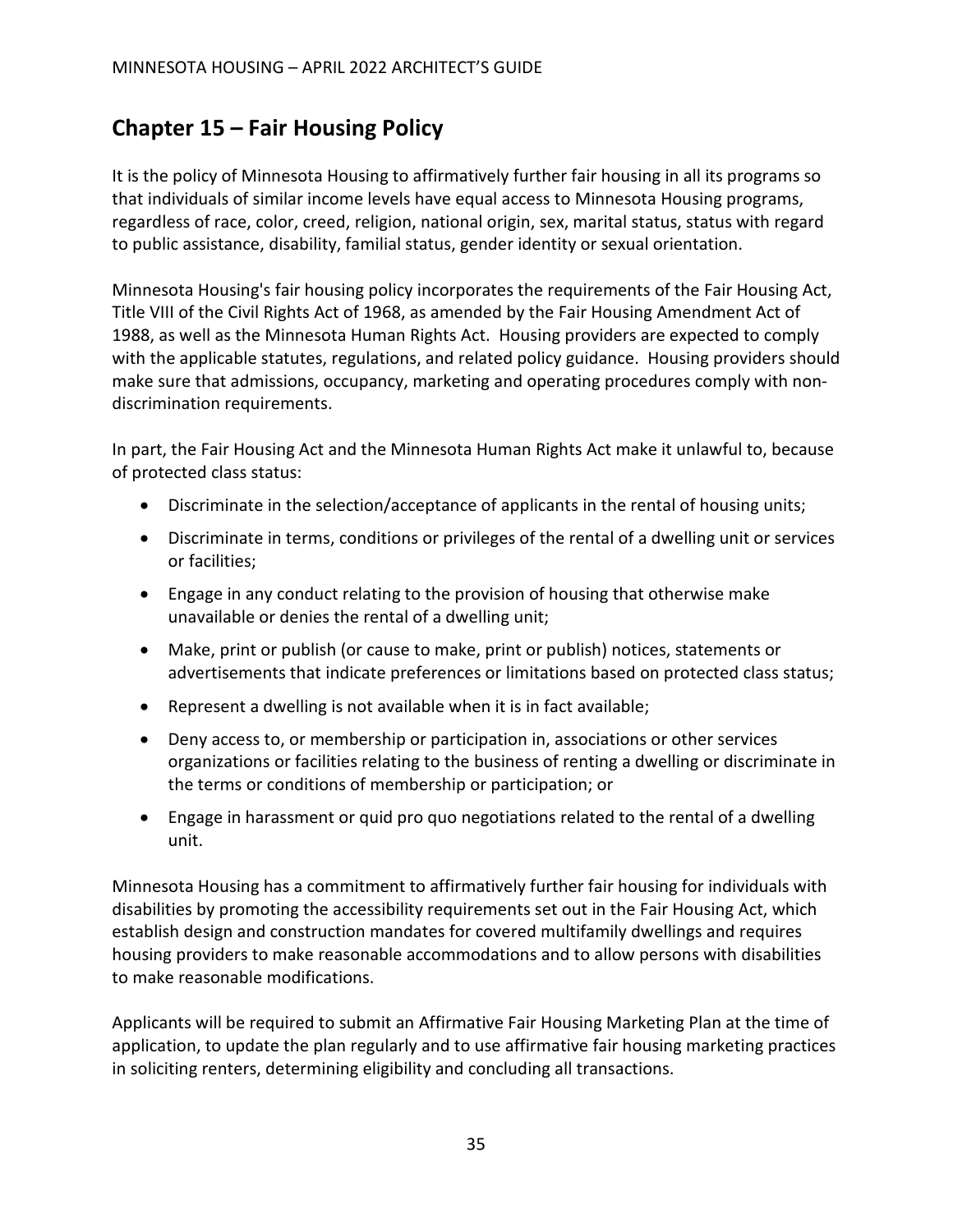As a condition of funding through Minnesota Housing, housing providers are not permitted to refuse to lease a unit to, or discriminate against, a prospective resident solely because the prospective resident has a Housing Choice Voucher or other form of tenant-based rental assistance.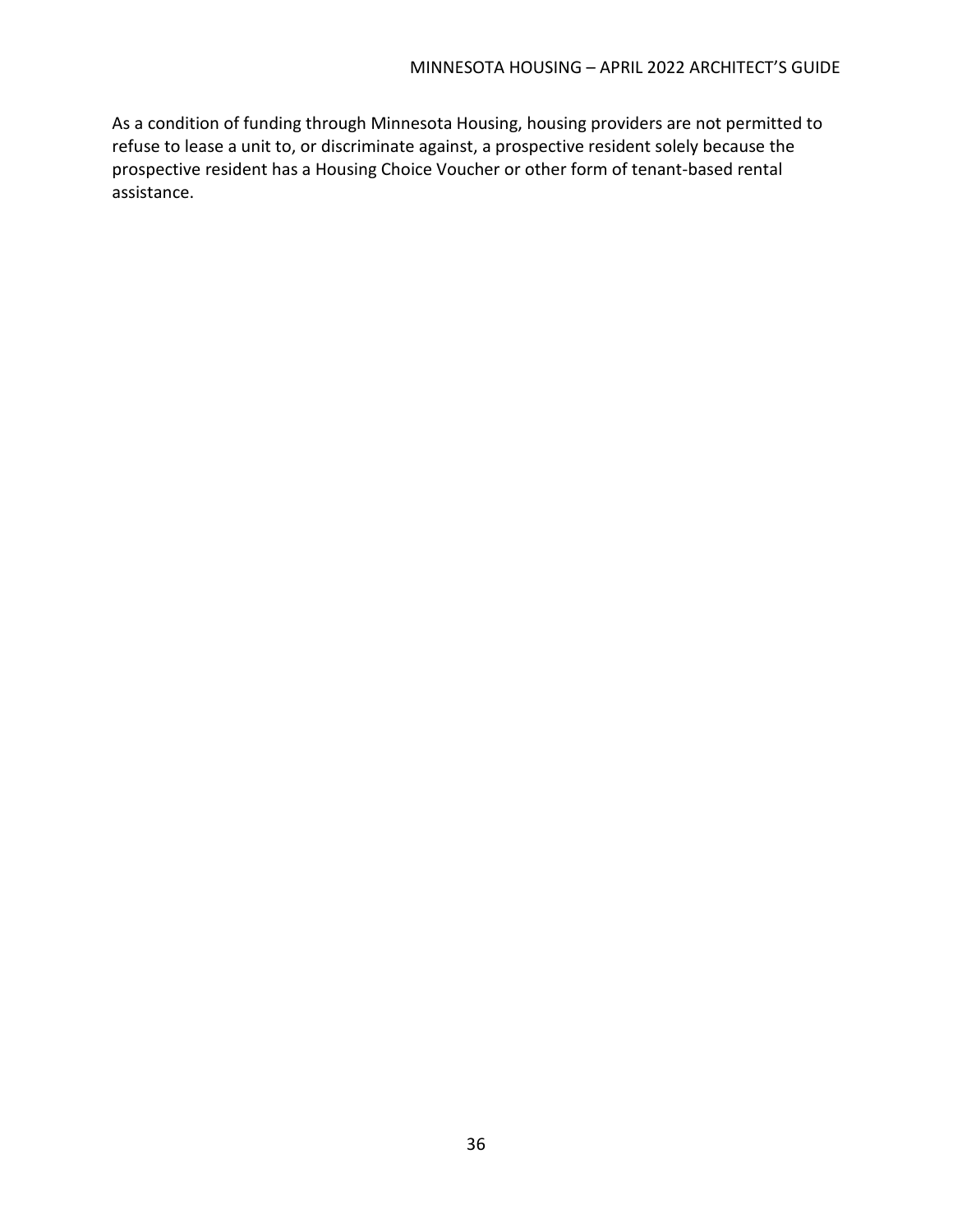# <span id="page-38-0"></span>**Chapter 16 – Fraud, Misuse of Funds, Conflict of Interest, Suspension, and Disclosure and Reporting**

#### <span id="page-38-1"></span>**16.01 Fraud**

Fraud is any intentionally deceptive action made for personal gain or to damage another.

Any person or entity (including its employees and affiliates) that enters into an agreement with Minnesota Housing and witnesses, discovers evidence of, receives a report from another source, or has other reasonable basis to suspect that fraud or embezzlement has occurred must immediately make a report through one of the ways described in section 16.05.

#### <span id="page-38-2"></span>**16.02 Misuse of Funds**

A loan or grant agreement is a legal contract. The borrower or grantee promises to use the funds to engage in certain activities or procure certain goods or services while Minnesota Housing agrees to provide funds to the borrower or grantee to pay for those activities, goods or services. Regardless of the Minnesota Housing program or funding source, the borrower or grantee must use Minnesota Housing funds as agreed, and the borrower or grantee must maintain appropriate documentation to prove that funds were used for the intended purpose(s).

A misuse of funds shall be deemed to have occurred when: (1) Minnesota Housing funds are not used as agreed by a borrower or grantee; or (2) A borrower or grantee cannot provide adequate documentation to establish that Minnesota Housing funds were used in accordance with the terms and conditions of the loan or grant agreement.

Any borrower or grantee (including its employees and affiliates) of Minnesota Housing funds that discovers evidence, receives a report from another source, or has other reasonable basis to suspect that a misuse of funds has occurred must immediately make a report through one of the ways described in section 16.05.

#### <span id="page-38-3"></span>**16.03 Conflict of Interest**

A conflict of interest, actual, potential, or perceived, occurs when a person has an actual or apparent duty or loyalty to more than one organization and the competing duties or loyalties may result in actions which are adverse to one or both parties. A potential or perceived conflict of interest exists even if no unethical, improper or illegal act results from it.

An individual conflict of interest is any situation in which one's judgment, actions or non-action could be interpreted to be influenced by something that would benefit them directly or through indirect gain to a friend, relative, acquaintance or business or organization with which they are involved.

Organizational conflicts of interest occur when: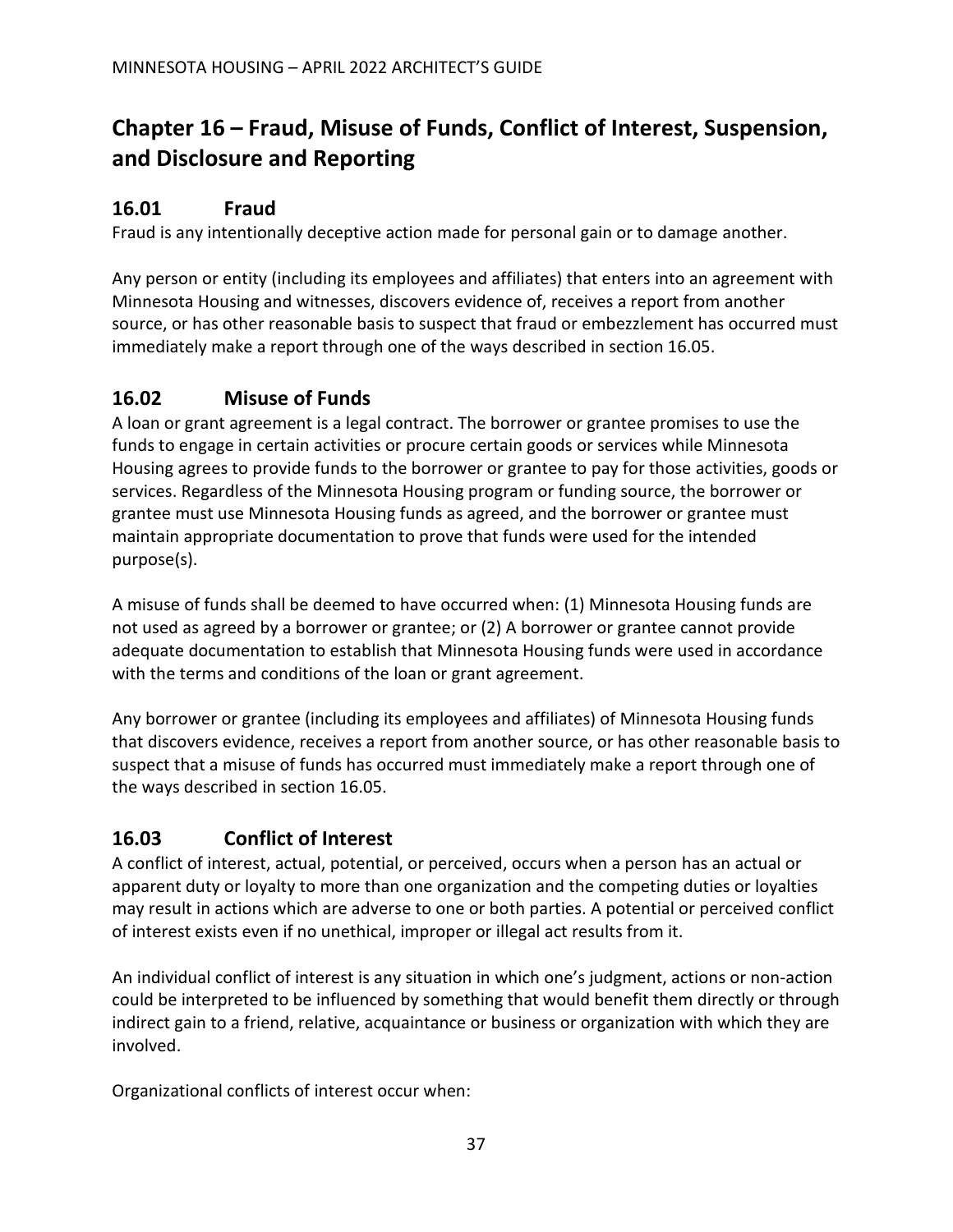- A contracting party is unable or potentially unable to render impartial assistance or advice to Minnesota Housing due to competing duties or loyalties
- A contracting party's objectivity in carrying out their responsibilities might be otherwise impaired due to competing duties or loyalties
- A contracting party has an unfair competitive advantage through being furnished unauthorized proprietary information or source selection information that is not available to all competitors

Once made aware of a conflict of interest, Minnesota Housing will make a determination before disbursing any further funds or processing an award. Determinations could include:

- Revising the contracting party's responsibilities to mitigate the conflict
- Allowing the contracting party to create firewalls that mitigate the conflict
- Asking the contracting party to submit an organizational conflict of interest mitigation plan
- Terminating the contracting party's participation

Any person or entity (including its employees and affiliates) that enters into an agreement with Minnesota Housing must avoid and immediately disclose to Minnesota Housing any and all actual, perceived or potential conflicts of interest through one of the ways described in section 16.05.

A contracting party should review its contract agreement and Request for Proposals (RFP) material, if applicable, for further requirements.

#### <span id="page-39-0"></span>**16.04 Suspension**

By entering into any agreement with Minnesota Housing, a contracting party represents that the contracting party (including its employees or affiliates that will have direct control over the subject of the agreement) has not been suspended from doing business with Minnesota Housing. Please refer to Minnesota Housing's website for a list of [suspended individuals and](https://www.mnhousing.gov/sites/np/suspensions)  [organizations.](https://www.mnhousing.gov/sites/np/suspensions)

#### <span id="page-39-1"></span>**16.05 Disclosure and Reporting**

Minnesota Housing promotes a "speak-up, see something, say something" culture whereby internal staff, external business partners (e.g., grantees, borrowers) and the general public are encouraged to report instances of fraud, misuse of funds, conflicts of interest, or other concerns without fear of retaliation. You may report wrongdoing or other concerns by contacting:

- Minnesota Housing's chief risk officer
- Any member of Minnesota Housing's [Servant Leadership Team](https://www.mnhousing.gov/sites/np/leadership)